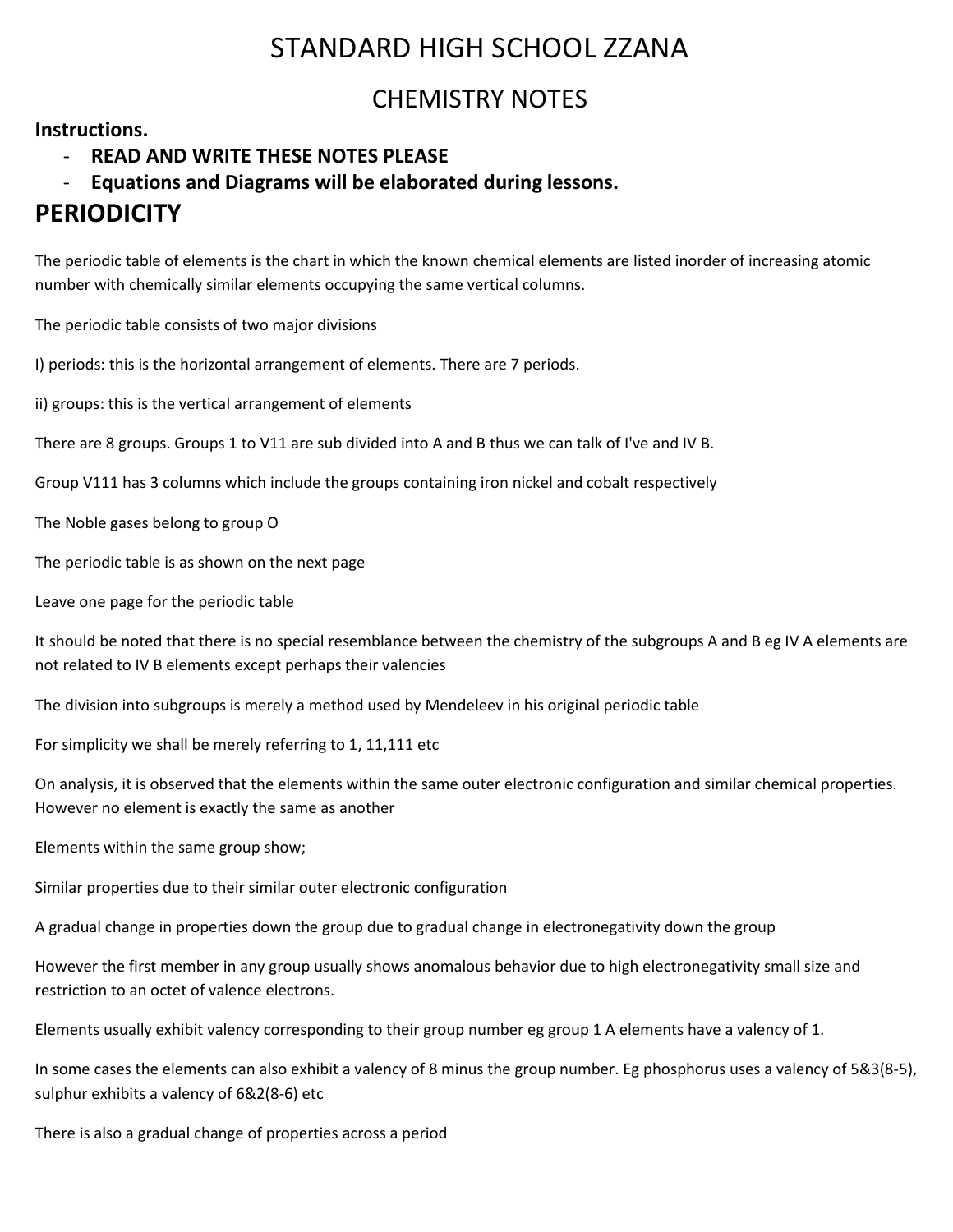#### **Parts of the periodic table**

The periodic table is divided into blocks of elements According to the type of orbitals (sub energy level) in which the last electrons are filled. Or valence electrons occupy.

#### **The S-block**

The S-block consists of elements having their other outer electrons in the S-orbital.

Elements with one S-electron in the outer energy level are called group l elements (the alkali metals)

Elements with 2 S-electrons in their outer most sub energy level are called group ll elements (alkaline earth metals)

In other words the two groups constitute the S-block. Their properties are as a result of S-electron eg group 1elements include lithium, sodium, potassium, cesium and rubidium.

Group 11 elements include beryllium, magnesium, calcium, strontium and barium

b) the P-block

It consists of elements having their outer most electrons in the P-orbital (sub-energy level)

Elements with 3 elements in their in their out energy level are called group 111 elements.

Elements with 4 electrons in their outer most energy level are called group 1V elements

Groups V1, V11, V111 have 6,7&O electrons respectively in their out most energy level

Group 111 to O have the P-orbitals being filled and therefore forms the P-block.

### **The d-block elements**

These are elements in which the d-orbital is being filled

ie these are elements having electrons in the d-orbital

#### **Periods**

A period is the row arrangement of elements in the periodic table starting with alkali metals ending with the Noble gases

The period in which an element belongs corresponds with the number of energy levels the element has.

#### **Transition elements**

Transition elements are elements having partially filled. d-orbitals eg 3d-orbitals

Examples of transition elements include

Manganese with electronic configuration of 1S^22S^22P^63S^23P^63d^54S^2

Iron with electronic configuration of 1S^22S^22P^63S^23P^63d^64S^2

Transition elements are metals and their ions or compounds are generally coloured

They form complexes have catalytic properties have variable oxidation States. Transition series begin from 111 B to 11 B

## VARIATION OF PERIODIC PROPERTIES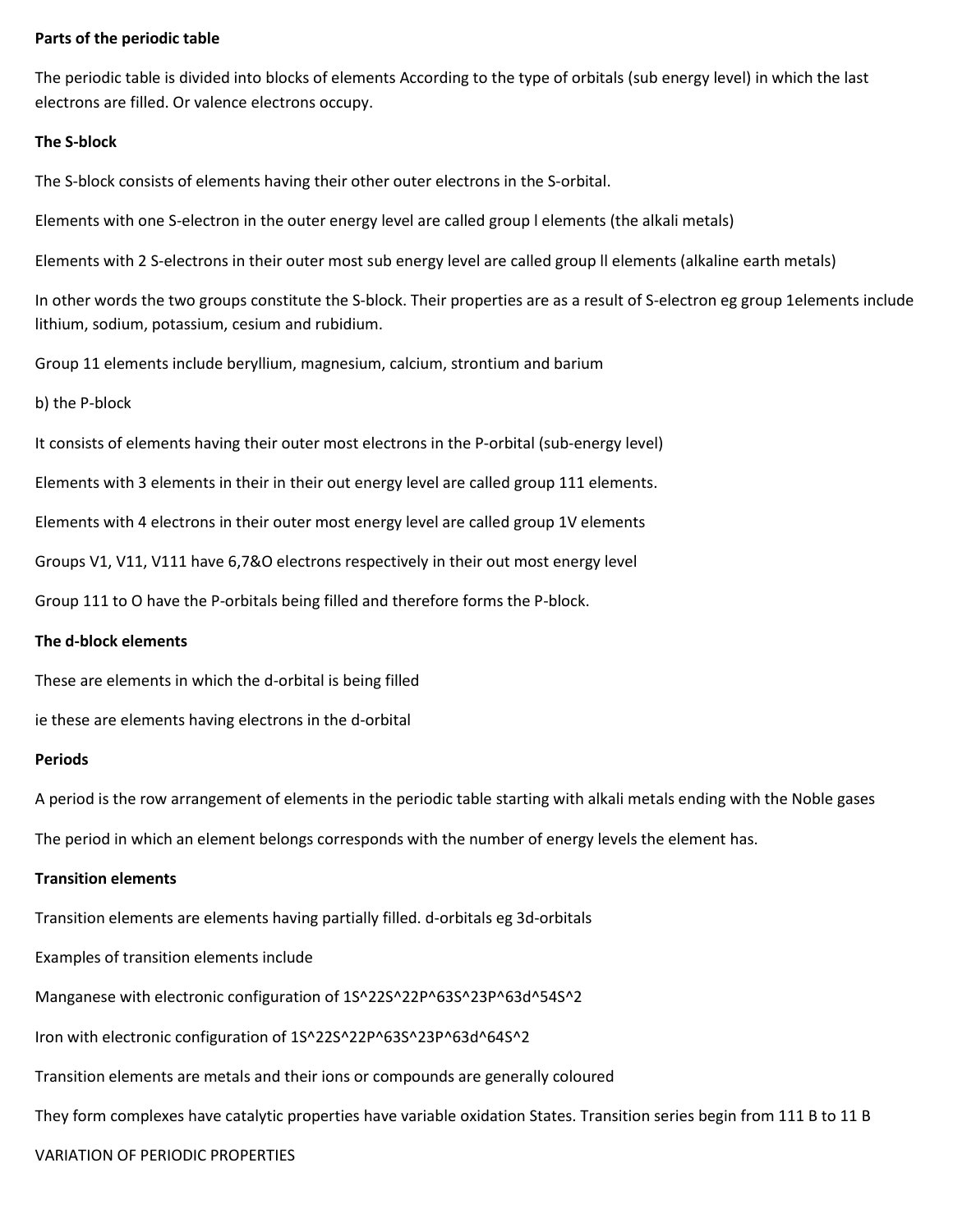#### VALENCY

Valency of an element is the number of electrons lost or gained or shared by an atom during bonding with one or more elements.

Valency remains the same down the group but varies from 1-6 across a period

#### METALLIC CHARACTER (ELECTROPOSITIVITY)

There is a gradual change to metallic character to nonmetallic character on passing from left to right of the periodic table.

The oxide of sodium and magnesium are basic , aluminum oxide is amphoteric while the oxides of the period three are acidic.

However metallic character increases down the group

#### MELTING POINT

Melting point is the constant temperature at which a puer substance turns from solid state to liquid state at a given pressure when the two states are in equilibrium.

#### **Factors determining the melting point**

For metallic structure the melting point depends on the following factors

I) the number of valency electrons each atom contributes towards the metallic ion.

The higher the number of electrons, the stronger the bond and the higher the melting point.

ii) the metallic radius.

The smaller the metallic radius, the shorter metal-metal bond (or element-element Bond) and the stronger the bond and the higher the melting point and vice versa

Therefore melting point reduces with increase in metallic radius

iii) type of crystal structure

For non metals or metallic structure or molecular substances the melting point depends on the following factors

- I) the molecular mass or size of molecule
- The higher the molecular mass the higher the melting point and vice versa
- ii) the shape of molecules
- iii) surface of the molecules
- iv) type of the structure formed

Giant molecular or atomic structure eg in silicon and diamond have very high melting points due to a large number of covalent bonds that have to be broken before melting occurs.

Simple molecular structures eg in iodine chlorine etc have very low melting points since their molecules are held by Vander waals forces.

v) the way molecules are packed in the solid ie type of close packing of molecules in solid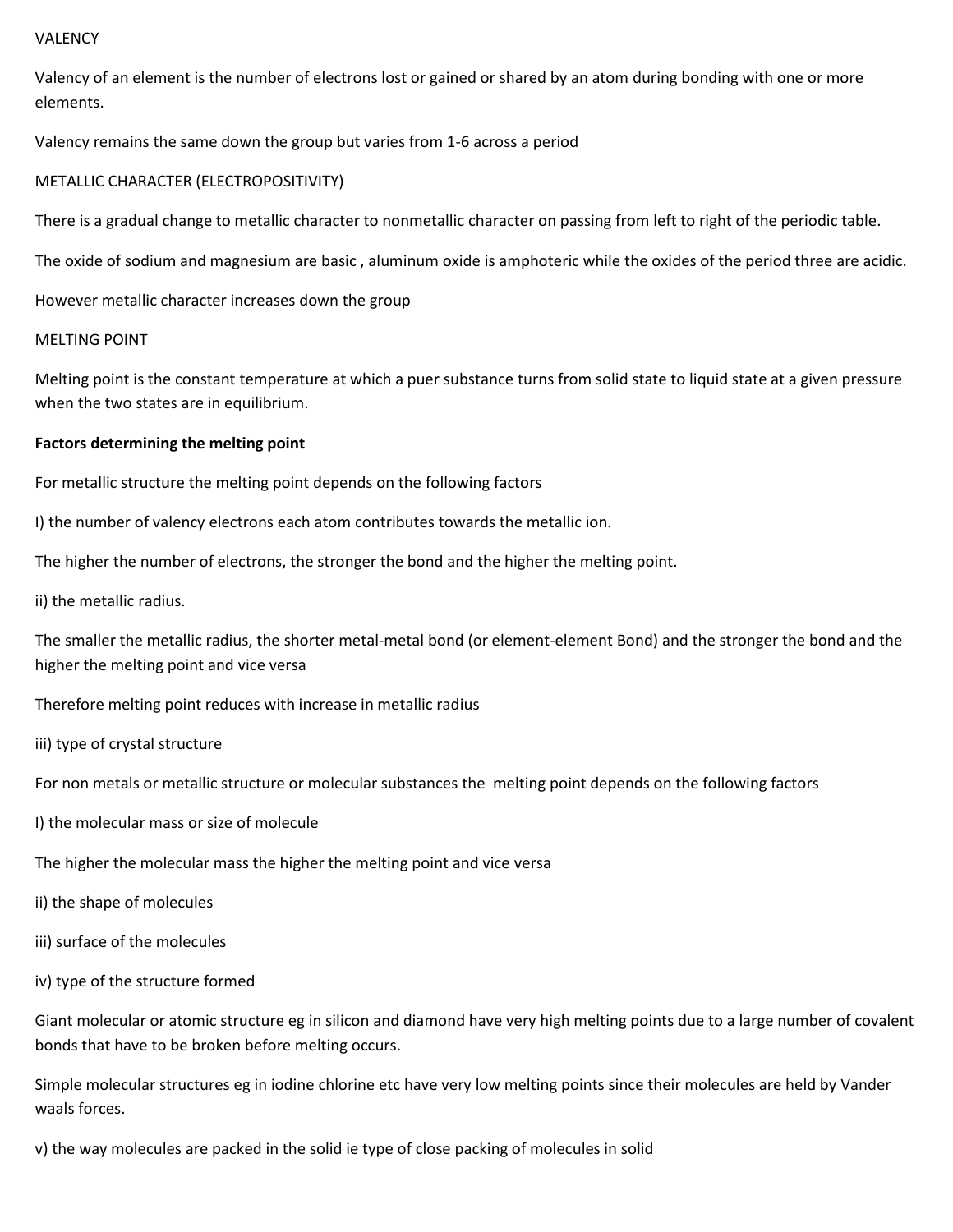Closely molecules have higher melting points compared to the less closely packed.

vi) the type of inter molecular forces of attraction

Ionic and covalent bonds have high melting points while those molecules having weak Vander waals forces between their molecules have low melting points

## **Question**

What is meant by the term melting point?

State the factors that affect the melting points of

i)metals

ii) molecular substances (non metals)

## **Variation of melting points down the group**

## **Eg melting points of the group 1**

| <b>Element</b>               | ы   | <b>Na</b> | N  | Pb | Сs |
|------------------------------|-----|-----------|----|----|----|
| <b>Melting point</b><br>(°C) | 180 | 98        | 63 | 39 | 29 |

**Trend:** generally the melting points of the elements decrease down thw group

Explanation

Descending down the group, the atomic radius increases thus the element-element bond becomes longer and weaker and such a decrease in melting point

Or

As you move down the group, the size of the positive ions increases, decreasing the charge density.

The force of attraction between the bonding electrons and ion decrease hence a decrease in melting point

## **Question**

Explain the trend of melting of the elements of

i) group 11 elements

ii) group V11 elements

i) the melting points of group 11 elements decrease down the group.

This because down the group, the size of the positive ion increases thus decreasing the change density.

The force of attraction between the bonding electrons and the positive ions decreases. This decreases the melting point

Or alternative like above

iii) the melting point of group V11 elements increases down the group

Explanation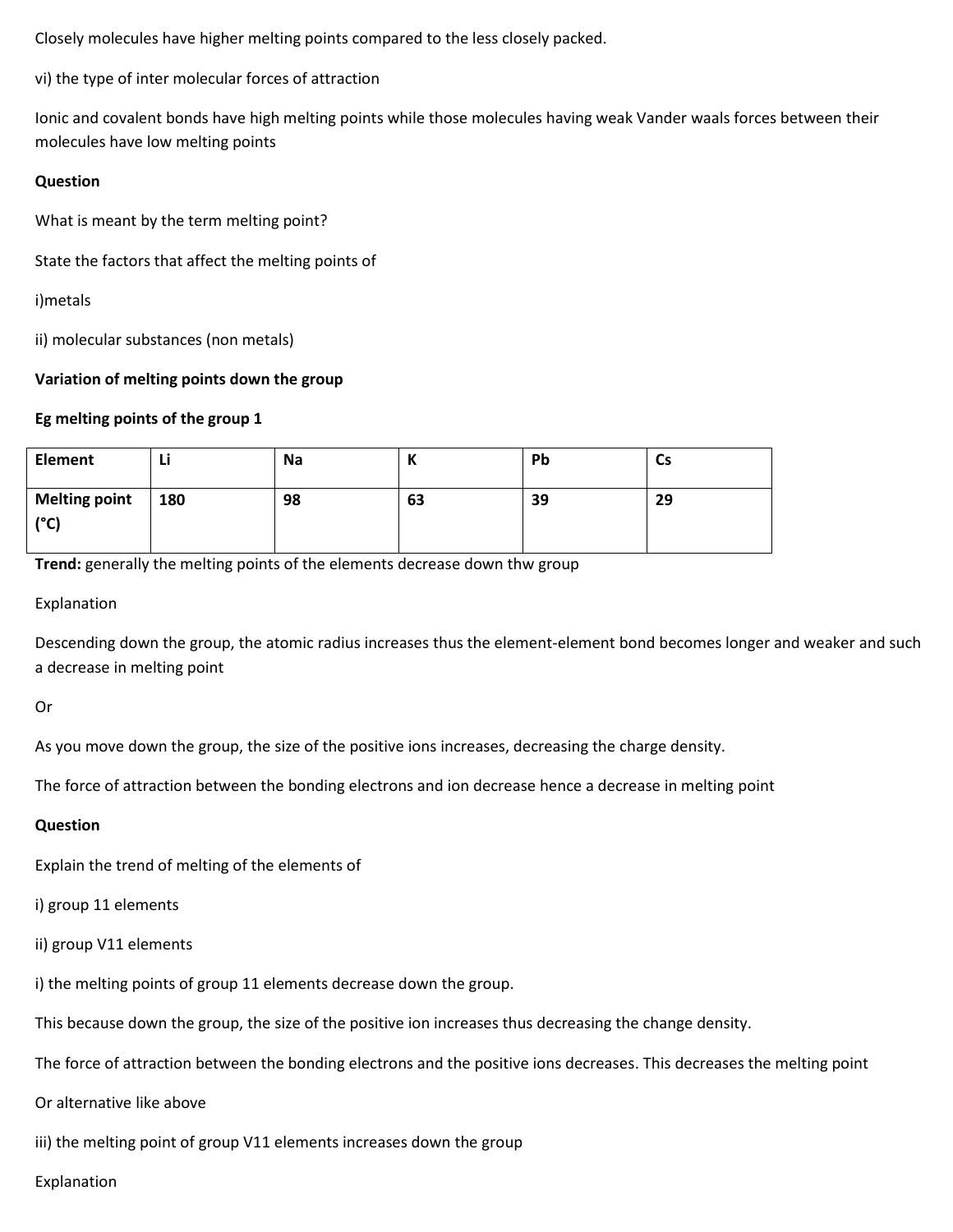The group V11 elements form diatomic molecules that are held by weak Vander waals forces

The strength of those Vander waals forces increase with increase in molecular mass down the group. Therefore the Vander waals forces increase in the melting point

## **Variation of melting point of elements accross a period**

### **Eg period 3**

| <b>Elements</b>              | Na | <b>Mg</b> | Al  | Si   | D  |     | <b>CI</b> |
|------------------------------|----|-----------|-----|------|----|-----|-----------|
| <b>Atomic</b><br>number      | 11 | 12        | 13  | 14   | 15 | 16  | 17        |
| <b>Melting</b><br>point (°C) | 98 | 650       | 660 | 1410 | 44 | 120 | $-101$    |

### **Explanation**

Trend: there is a general increase in melting point from sodium to silicon and a general decrease from silicon to chlorine or argon.

#### Explain

Sodium, magnesium and aluminum are held by **strong metallic bonds** thus forming **metallic structures** which require very high energy for the bonds to be broken hence high melting points.

**The strength of the metallic bonds increase from sodium to aluminum because of the increase in number of electrons contributes per atom towards the metallic bond and also due to decrease in metallic radius eg aluminum has a smaller atomic radius than magnesium and sodium and therefore forms slightly stronger metallic bonds which are more difficult to break.**

The melting point of aluminum is therefore slightly higher than that of magnesium which is higher than that of magnesium which is higher than that of sodium

Silicon forms a **given atomic structure** with very many (4) strong **covalent bonds** which have to be broken before melting occurs hence the abnormally high melting point

Phosphorus, sulphur, chlorine, argon, form **simple molecular structures.** Their molecules are held by weak Vander waals forces whose strength increases with increase in molecular mass hence a sharp decrease in melting point from silicon to phosphorus.

The melting point of phosphorus is lower than that of sulphur because sulphur forms S8 rings, with higher molecular mass than phosphorus which forms P4 ring.

Chlorine is diatomic and argon monatomic molecular mass decreases in the order of S8 greater than P4 greater than Cl2 greater than argon Are hence melting point in the same order

#### **Question**

#### **No 6b) JJEB 2014 P2**

The table below shows the melting points of period 2 elements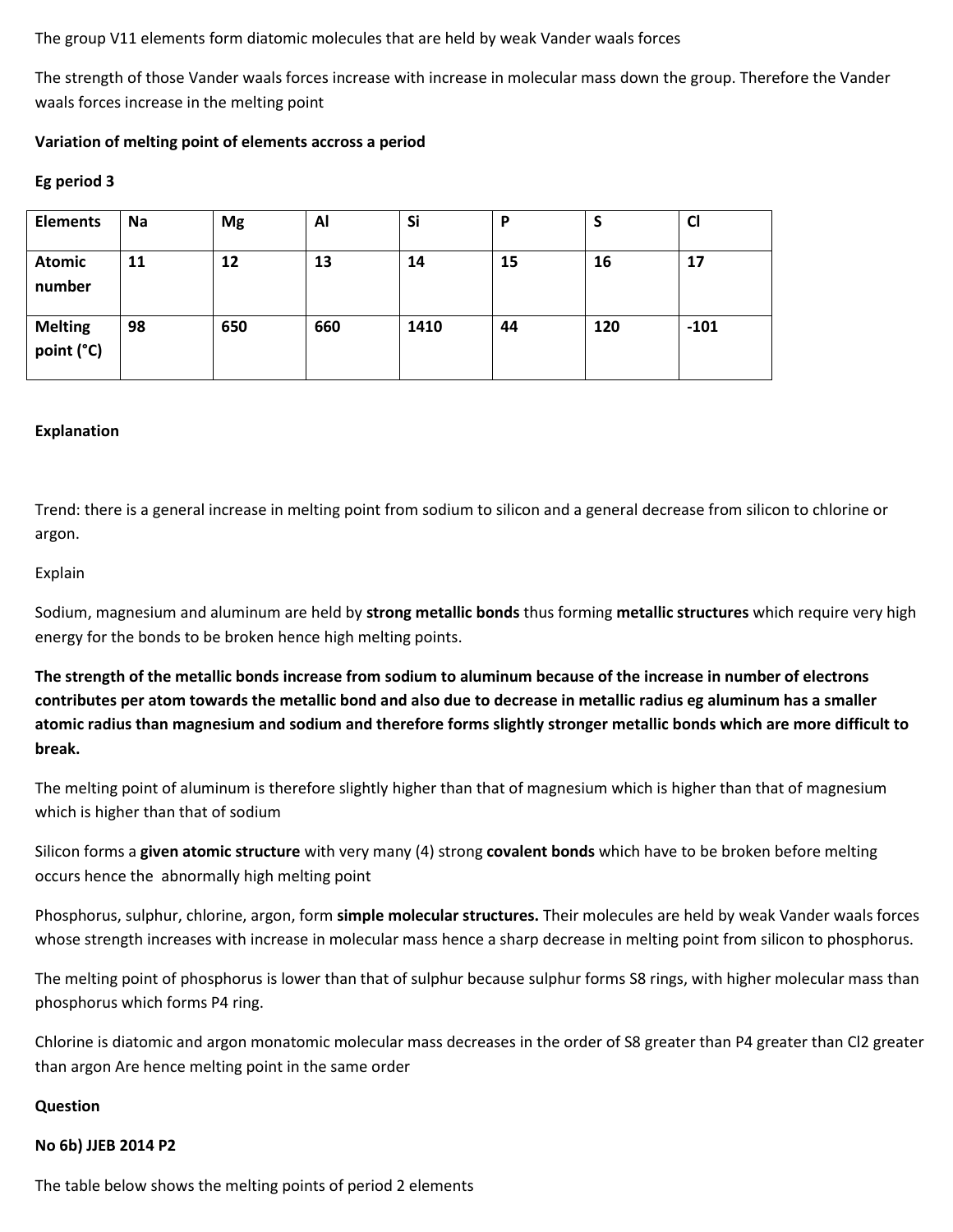| Melting<br>point°C | L)  | <b>Be</b> | B    | ֊    | N   | U    |      | N    |
|--------------------|-----|-----------|------|------|-----|------|------|------|
| Melting<br>point   | 454 | 1551      | 2573 | 3925 | 363 | 54.8 | 53.5 | 24.5 |

I) state the factors that affect the melting point of elements

ii) describe how the factors you have mentioned affect the melting points (7marks)

**Solution** 

I) the number of electrons available for bonding

The atomic radius (element-element bond) and therefore it's bond strength

The Crystal structure of the elements

ii) on moving from left to right along period 2 the melting point increases from lithium to carbon and then decreases abruptly for the non metallic elements. This is because the number of electrons available for bonding increase from once for lithium and for carbon.

As atomic radius decreases from lithium to carbon the inter atomic bonds become shorter and stronger.

There is a change in crystal structure of the elements

Lithium has atoms less efficiently packed than beryllium, boron and carbon form giant molecular structures composed of large number of covalently bonded atoms with carbon more strongly bonded than boron.

The non metals nitrogen to flourine form simple molecular structures with the molecules held together by weak intermolecular forces of attraction. Their melting point is therefore low.

Neon is monatomic.

## **Question 2**

## **UNEB 2007 PAPER 2**

4a) the melting point and atomic number of magnesium, aluminum, phosphorus and chlorine, members of period 3 of the periodic table are given in the table below

| Element            | Mg  | ΑI  |    | ◡      |
|--------------------|-----|-----|----|--------|
| Melting point (°C) | 649 | 661 | 44 | $-101$ |
| Atomic number      | 12  | 13  | 15 |        |

Explain the trend

**Solution** 

Melting point increases from magnesium to aluminum and then decreases from aluminum to chlorine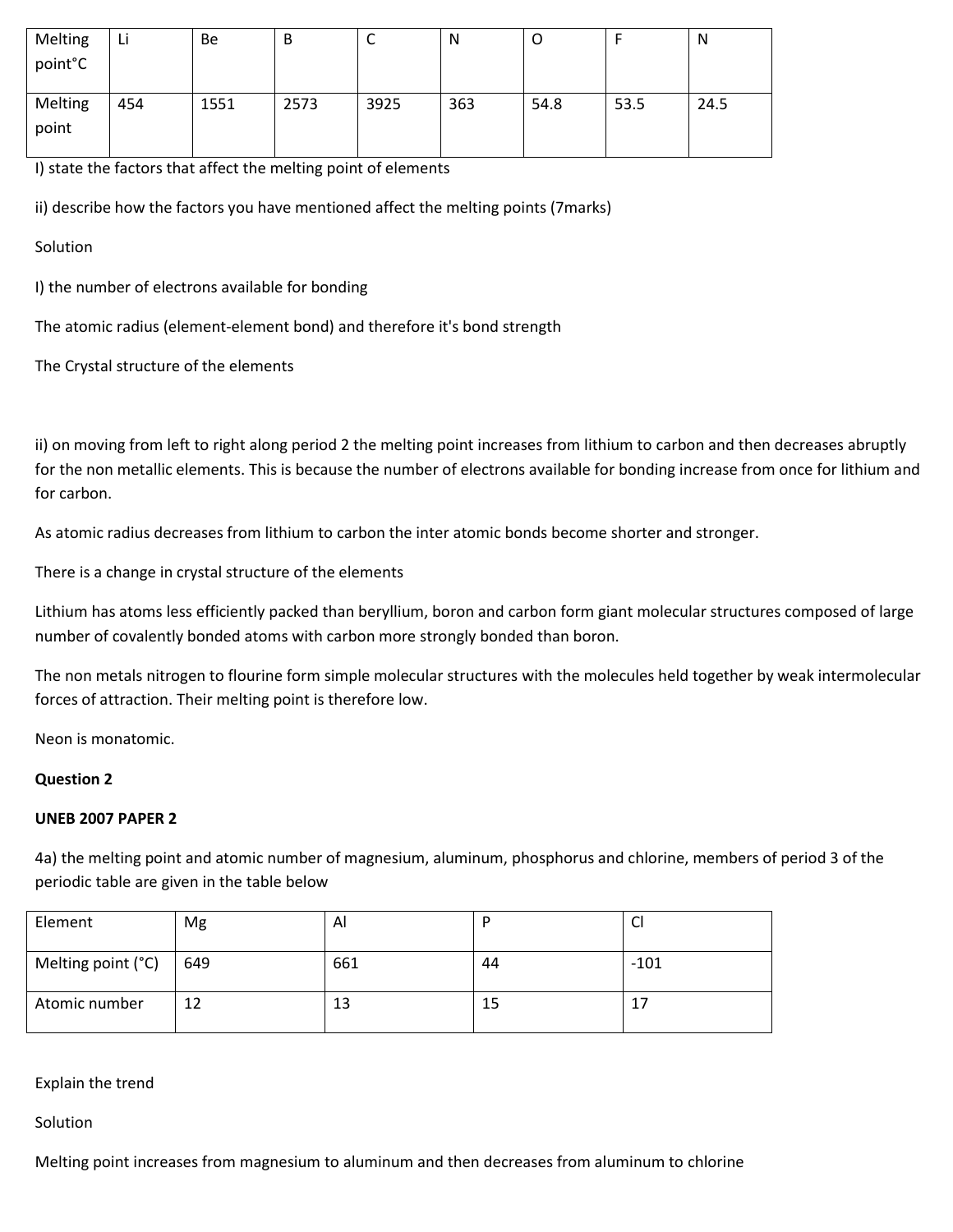Magnesium and aluminum are held by strong metallic bonds thus form giant metallic structures with very high melting point.

Aluminum has very small atomic radius than magnesium and contributes more electrons to the metallic bond than magnesium. It therefore forms slightly stronger metallic bonds which are difficult to break. The melting point of aluminum is therefore slightly higher than that of magnesium.

Phosphorus and chlorine forms simple molecular structure. Their molecules are held by weak Vander waals forces whose strength depend on molecular mass.

Phosphorus forms P4 molecules with large molecular mass than that of chlorine which forms diatomic molecular (Cl2)

Phosphorus therefore has stronger Vander waals force between it's molecules than chlorine hence higher melting point.

### BOILING POINT

Boiling point is the constant temperature at which the liquid vapor pressure balances with the external atmospheric pressure

Like melting point, the boiling point depends on the forces binding the molecules. Therefore the boiling point shows similar trend to the melting point accross the period

### Example

The atomic number and the boiling point of elements in period 3 of the periodic table are as shown below

| Element                         | Na   | Mg   | Al   | Si   | P   | Э   | $\mathsf{C}$ | Ar |
|---------------------------------|------|------|------|------|-----|-----|--------------|----|
| Atomic<br>number                | 11   | 12   | 13   | 14   | 15  | 16  | 17           | 18 |
| <b>Boiling</b><br>point in<br>К | 1250 | 1400 | 2750 | 2900 | 500 | 550 | 400          | 0  |

a) plot a graph of boiling point against atomic number

ii) explain the shape of the graph you have drawn in ai)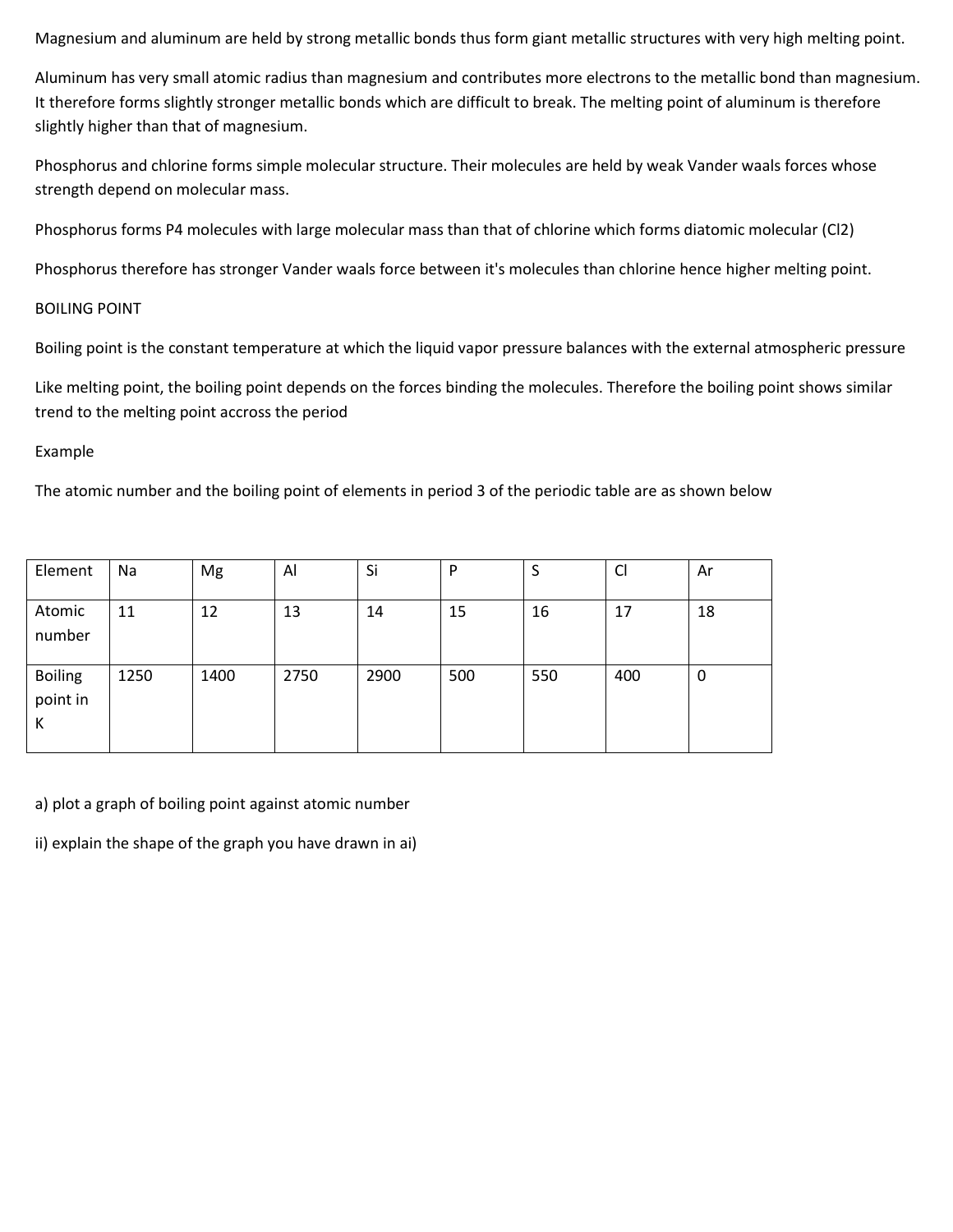## Explanation

Sodium, magnesium and aluminum have giant metallic structures with their atoms held by strong metallic bonds. From sodium to aluminum the atomic radius decreases and the number of electrons contributed per atom to the metallic bond increases and the strength of the metallic bond increases

Silicon has a giant atomic or molecular covalent structure with the atoms held together by strong covalent bonds on

Phosphorus, sulphur, chlorine,and argon have simple molecular structures which are covalent. Their molecules are held by weak Vander waals forces whose strength increases with increase in molecular mass.

Phosphorus is tetra atomic with P4 molecules. sulphur is octa atomic with S8 molecules, chlorine is diatomic with Cl2 molecules and argon is monatomic. The molecular mass increases from phosphorus to sulphur and decrease from sulphur to argon hence boiling point increases from phosphorus to sulphur and decreases from sulphur to argon

#### **DENSITY**

Density is mass per unit volume.

There is an increase in density across period 3 reaching a maximum at group (iv) elements. This is due to increasing atomic mass with reducing atomic radius

### ATOMIC RADIUS AND IONIC RADIUS

Atomic radius is half the inter nuclear distance between two covalently bonded atoms.

#### **IONIC RADIUS**

Ionic radius is half the inter nuclear distance between two neighboring monatomic ions with a crystalline salt.

The ionic radius of anions is always greater than that of a neutral atom.

#### Explanation

An anion is formed when an element accepts an electronic. The proton to electrons ratio decreases and the remaining electrons are less strongly attracted by the nucleus causing an increase in the radius of the ion.

The ionic radius of a cation is always smaller or less than that of a neutral atom.

## Explanation

A cation is formed when an atom loses an electron. The proton electron ratio increases hence the remaining electrons are attracted more strongly by the nucleus causing a decrease in the radius.

Question 8c) uneb 2015 P2

Explain the observation

Sodium ion is smaller than sodium atom where as a chloride ion is larger than a chlorine atom.

#### Solution

The sodium ion is formed by loss of an electron. The nuclear attraction for the remaining electrons increases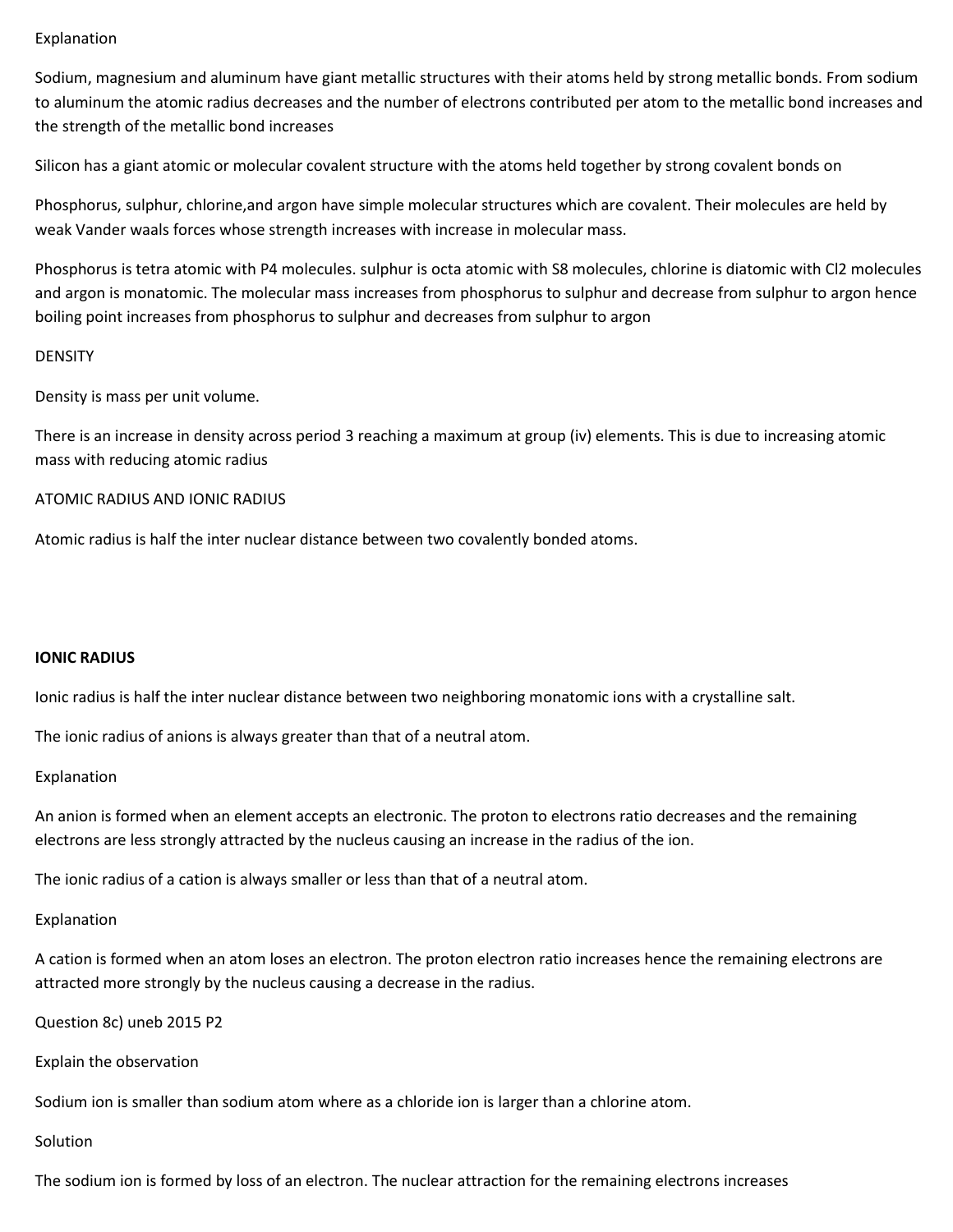There is also a reduction in the number of energy levels filled with electrons

The chloride ion is formed by gain of an electron. The nuclear attraction for the greater number of electrons reduces.

## Note: **factors affecting atomic or ionic radius**

Atomic radius and ionic radius largely depends on two factors

i) nuclear charge

This is the force of attraction of the electron by the nucleus

If all other factors are constant, atomic radius decreases with increase in nuclear charge

This is because increase in nuclear charge causes an increase in attraction of the outer most electrons by the nucleus this reducing atomic radius or ionic radius

### Note

Because o influence from other factors, it is not uncommon to find an atom with high nuclear charge having a larger atomic radius than an atom ev the atomic radius of sodium (atomic number 11) is larger than magnesium (atomic number 12)

Note that a high atomic number and therefore high number of protons imples a high nuclear charge

ii) Screening effect or shielding effect

This is the repulsive of the outer most electrons from the nucleus by those in the inner energy levels

Increase in screening effect increases the atomic radius

A very high screening effect on the outer electrons b the inner electrons implies that the less closely are outer most electrons attracted (or the outer most electrons are effectively shielded from the nuclear charge)

Consequently the outer most electrons will receive less nuclear attraction causing an increase in atomic radius.

Or

The smaller the screening effect, the more strongly are the outer most electrons attracted by the nucleus and the smaller the atomic radius.

## Note

1. Primary screening effect

This is the reduction in nuclear attraction force of the outer electrons caused by the electrons present in the inner energy level

2. Secondary screening level

This is a slight reduction in nuclear attraction force for the electrons in the same energy level caused by the natural repulsion between electrons in the energy level of the same charge

3. Effective nuclear charge (nuclear attraction)

This is effective nuclear attraction as a result of subtracting screening effect from nuclear charge.

Effective nuclear charge=nuclear charge-screening effect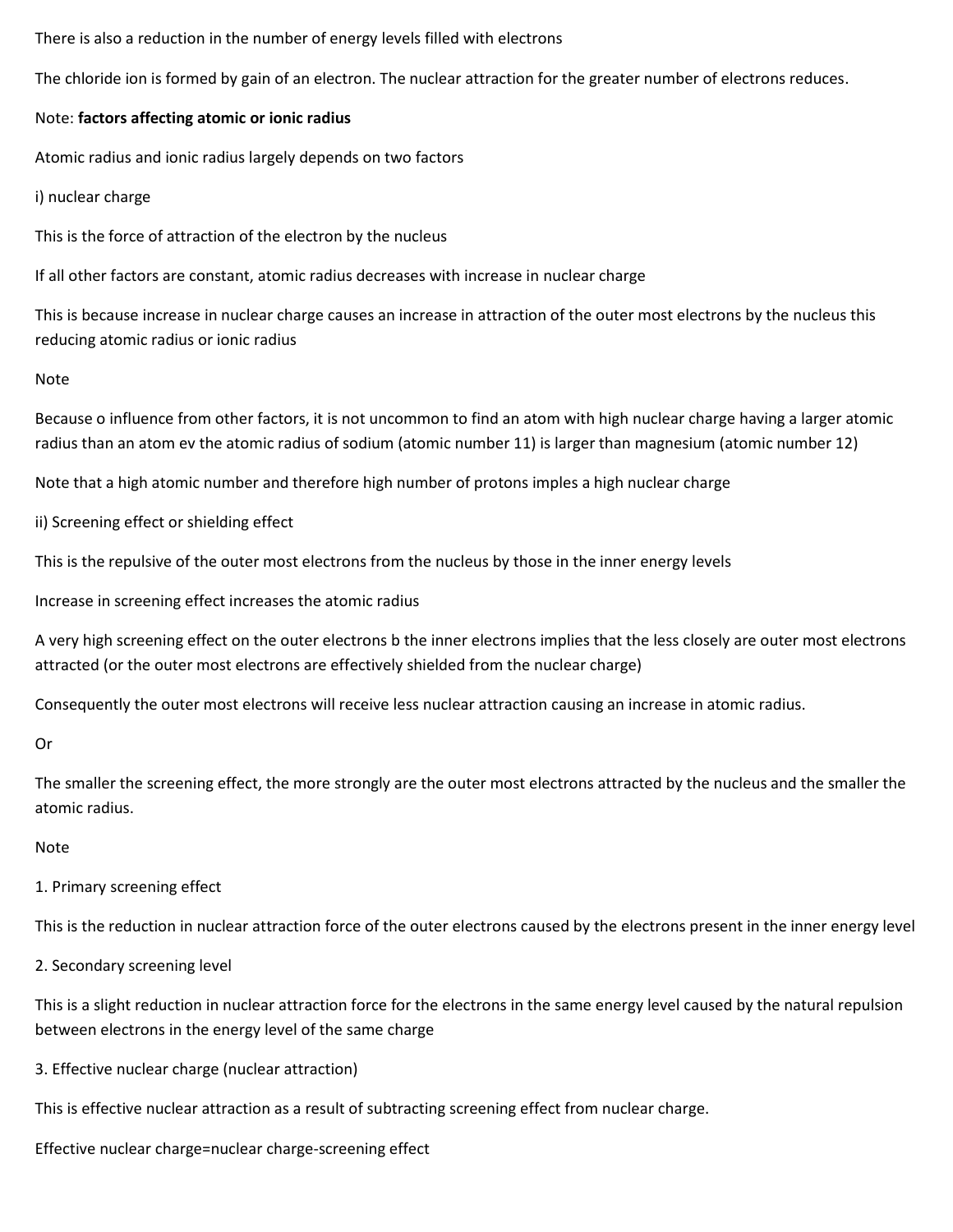## Charge density=charge\atomic radius

## **Variation of atomic radius down the group**

## Eg group 1 elements

| Group 1 elements | Atomic radius (A°) |
|------------------|--------------------|
| Li               | 1.23               |
| Na               | 1.57               |
| К                | 2.03               |
| Pb               | 2.16               |
| Cs               | 2.35               |

Trend: atomic radius increases down the group

## Explanation

Down the group both nuclear charge and screening effect increase but the screening effect increases more than the nuclear charge due to extra full energy level of electrons added down the group. The nuclear attraction for the valence electrons (effective nuclear charge) reduces down the group resulting in the increase of atomic radius or size.

## **Variation of atomic radius (size) accross the period**

## Period 3

| Element             | Na    | Mg    | Al    | Si    |       |       | ∽<br>ິບ |
|---------------------|-------|-------|-------|-------|-------|-------|---------|
| Atomic<br>reduction | 0.156 | 0.136 | 0.125 | 0.117 | 0.110 | 0.104 | 0.009   |

Trend: across the period atomic radius decreases from left to right

## Explanation

Across a period both nuclear charge and screening effect increase but the increase in nuclear charge out weighs the increase in screening effect because an electron is added to same main energy level and proton is added to nucleus.

The nuclear attraction (effective nuclear charge) of the valence electrons increases. Electrons are attracted more towards the nucleus leading to a decrease in atomic radius

## **Question 6uneb 1996 P2 no 6**

- a) what is meant by the term atomic radius?
- b) explain how atomic radius varies
- i) along a short period of the periodic table
- ii) down the group of the periodic table shown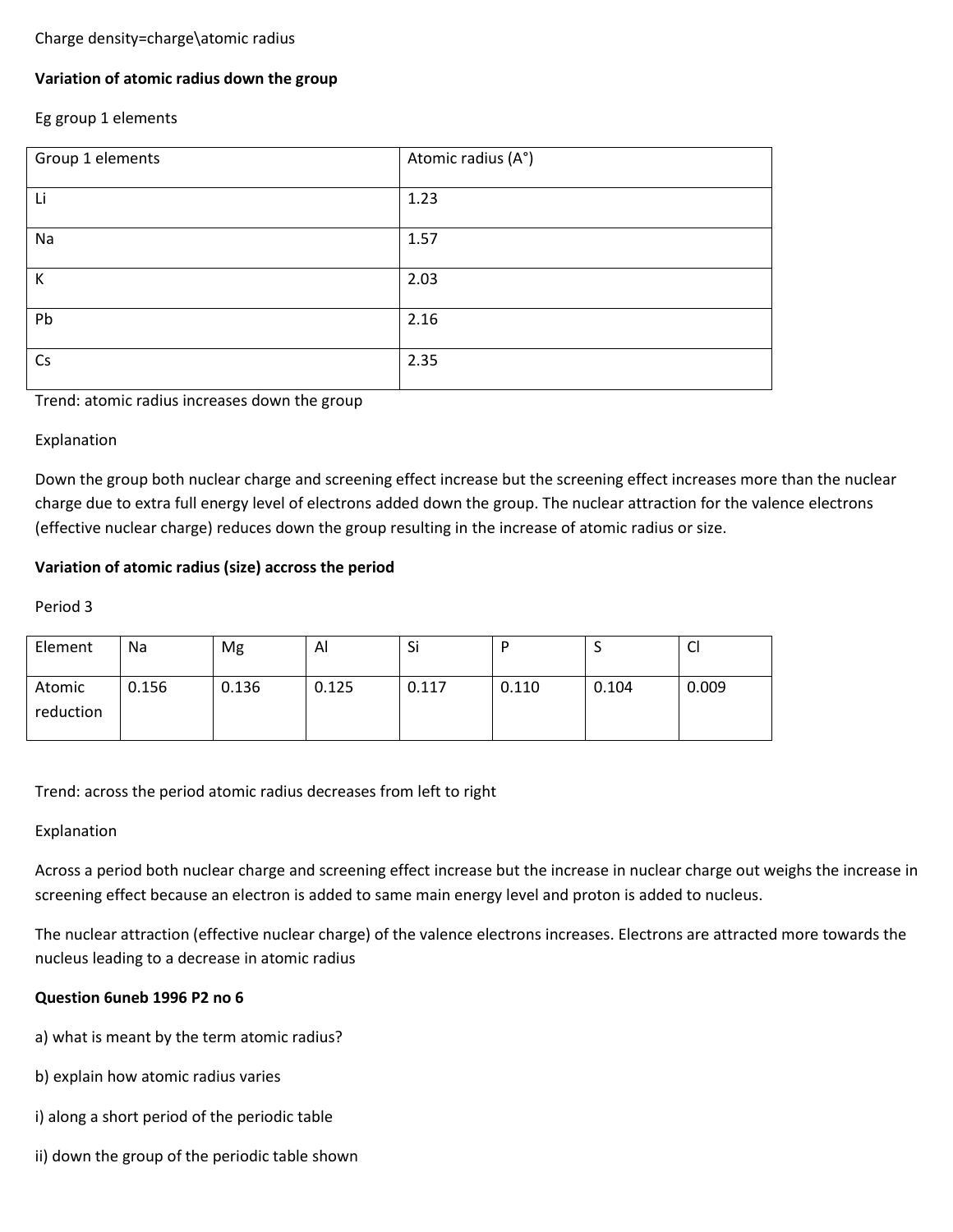#### Solution

b) first state the trend and then explain

Variation of atomic radius among the transition elements

| Element   Sc     |       |       |       | Cr    | Mn    | Fe    | Co    | Ni    | Cu    | Zn    |
|------------------|-------|-------|-------|-------|-------|-------|-------|-------|-------|-------|
| Atomic<br>radius | 0.144 | 0.132 | 0.122 | 0.117 | 0.117 | 0.116 | 0.116 | 0.115 | 0.117 | 0.125 |

Trend: there is a general slight decrease in atomic radio as the atomic number increases

## Explanation

As atomic number increases, the nuclear charge also increases. However the electrons are being added to the 3-d subenergy level. These electrons are poorly shielded from the nuclear charge. The nuclear attraction for the outer electron therefore increases leading to the decrease in atomic radii

There is a slight increase in atomic radius from nickel to copper because 3d subenergy level in copper is fully filled with electrons. This increases the shielding of the outer electrons from the nuclear charge thus atomic radius increases

## IONISATION ENERGY (I.E)

When an atom is made to lose an electron, it is said to be ionised. It becomes positively charged and is known as a cation. To remove an electron from an atom requires energy which is called ionisation energy

## What is ionisation energy

This is the minimum amount of energy required to remove one mole of gaseous atoms or gaseous cations to form one mole of positively charged gaseous ions.

## $M(g)$   $M(g)$ <sup> $\rightarrow$ </sup>  $M(g)$ <sup> $\rightarrow$ </sup>++e

The energy required to remove 1 mole of electrons from a mole of neutral gaseous atom is called first ionisation energy defined as;

The first ionisation energy is the minimum energy required to remove one mole of electrons from one mole of gaseous atoms to form one mole of unipositivity gaseous cations eg for sodium atom the equation for first ionisation energy is represented as

 $Na(g)$   $\longrightarrow$   $Na^4+(g)+e$ 

Generally  $A(g)$   $\longrightarrow$   $A^{\wedge}+(g)+e$ 

When one mole of electrons is removed from one mole of unipositively charged cation(s) then energy used is second ionisation energy

The second ionisation energy an element is the minimum amount of energy required to remove one mole of electrons from one mole unipositively charged gaseous cation to form one mole of gaseous depositive cation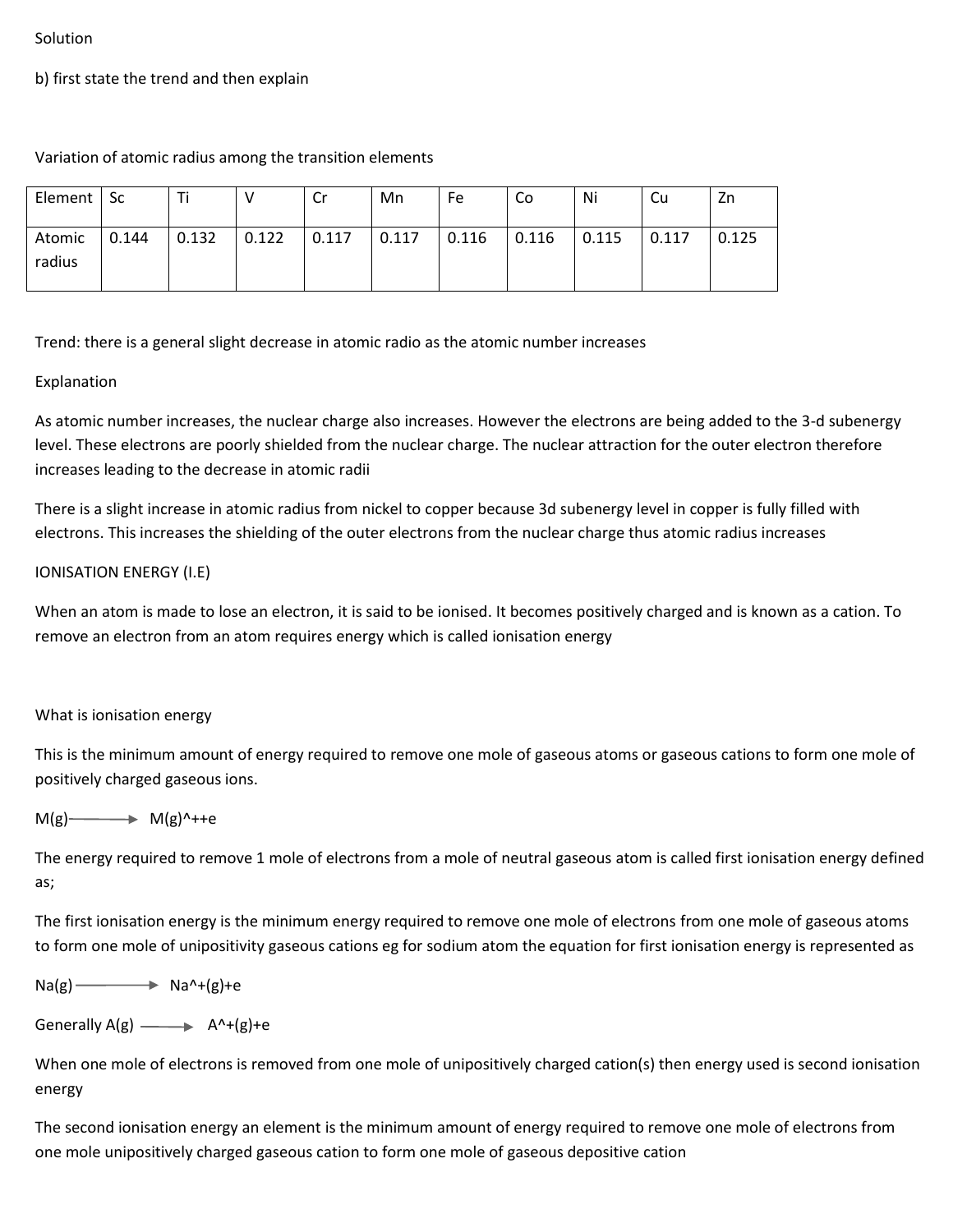$M^4$ +(g).  $\longrightarrow$  M<sup>^2</sup>+(g)+e ΔH=2nd I.E

There can be a third, fourth etc ionisation energy

Eg Na(g)  $\longrightarrow$  Na^+(g)+e.  $\Delta$ H=-490 KJMOL^-1

Na^+(g) Na^2+(g)+e. ∆H2=4564 KJMOL^-1

Na^2+(g) → Na^3+(g)+e. ΔH3=\_\_\_\_\_\_\_\_\_

Ionisation energy is measured inKJ MOL^-1 and is determined from the Spectra.

#### **Determination of ionisations energy**

Ionisation energy can be determined using a value containing gaseous atoms of elements

The filament is heated and gives off electrons

The grid Y is charged positively while the metal plate M is charged negatively.

Current doesn't flow if the potential is zero.

The potential on the grid is increased and the electrons emitted by the filament are now attracted and accelerated by the grid.

In the process of traveling the electrons collide with the gaseous atoms of the element and knock off an electron from the atom and hence causing ionisation.

 $M(g) \longrightarrow M(g)+e$ 

The electrons are attracted to the grid while the positive ions are attracted to the metal plate M.

Current thus will flow and the minimum grid potential required for ionisation of the atom is measured and is called ionisation potential.

Information about metallic and non metallic character of element.

The first ionisation energies of non metals are all nearby above 800KJMol^-1

Down the group the ionisation energies decrease so that the element becomes more metallic.

Eg in group V1 there is exchange from non metallic to metallic character

Across the period first ionisation energy increases. The elements become less metallic.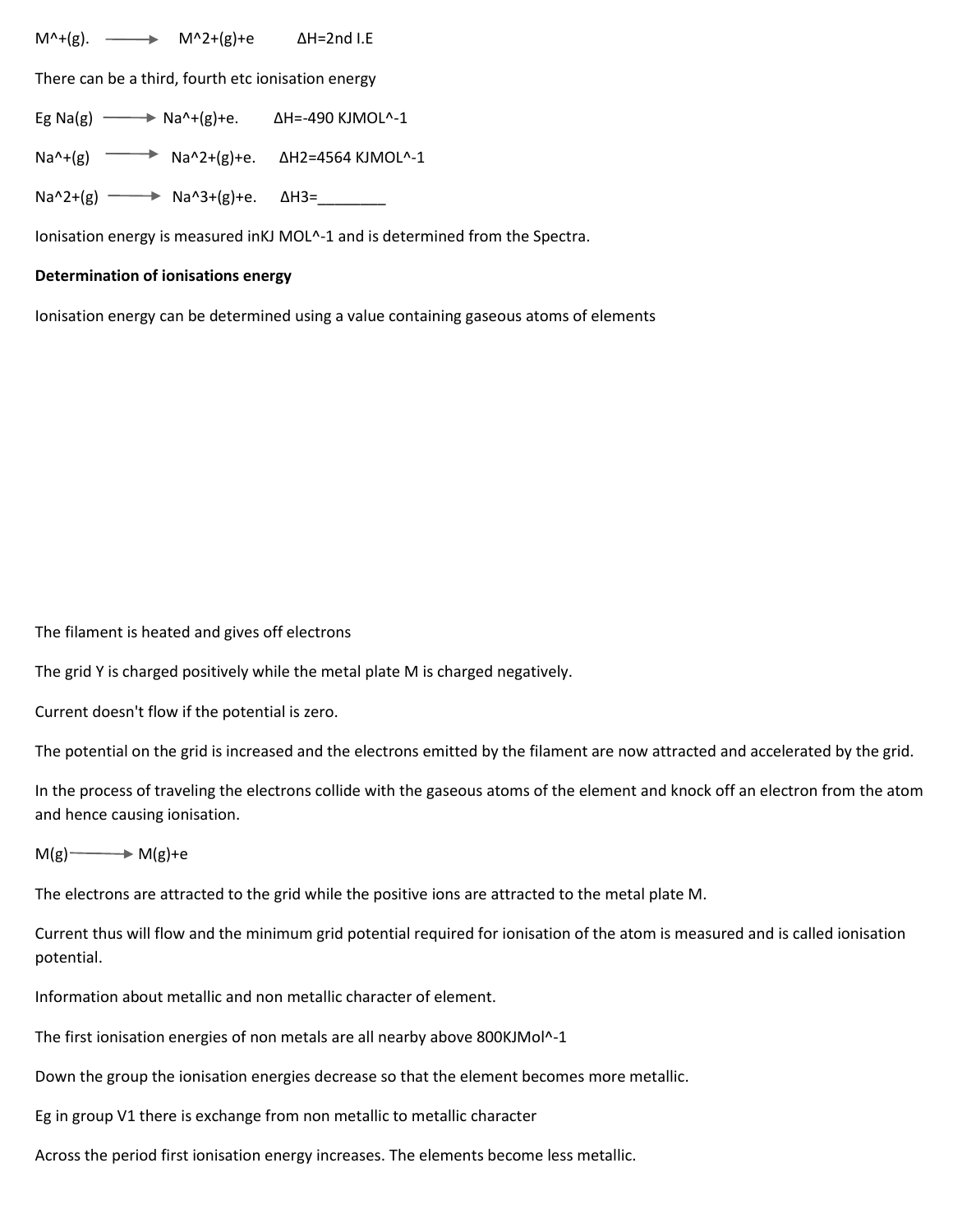## 4. Information about the properties of elements

Ionisation energy is used to predict the properties of elements.

### Examples

The first ionisation energies for elements A,B,C,D are given in the table below.

| Element      | Ionisation energies in KJmol^-1 |      |      |  |  |  |
|--------------|---------------------------------|------|------|--|--|--|
|              | 1st                             | 2nd  | 3rd  |  |  |  |
| A            | 780                             | 1500 | 7730 |  |  |  |
| B            | 500                             | 4560 | 6900 |  |  |  |
| $\mathsf{C}$ | 580                             | 1815 | 4620 |  |  |  |
| D            | 1310                            | 3460 | 5300 |  |  |  |

a) From the first ionisation energies of the elements it can be deducted that elements B and C have typical metallic properties since the 1st I.E are well below 800KJmol-1

b) element A with first ionisation energy of 780 Kjmol-1 also would show metallic properties

c) i) moving from 2nd to the 3rd I.E for A, there is increase of about 5times.

This means the 3rd electron of A comes from different energy level hence A has 2 electrons in it's outer most energy level. A therefore is in group 11 with charge of +2

ii) for the element B, there is an increase of about 9times from the first to the second ionisation and an increase of about 1.5 times from the 2nd to the 3rd I.E

Therefore element B has one electron in it's outer most shell and thus is a group 1 element and would have a charge of +1

iii) in element C from the first to second I.E there is an increase of about 3 times and from the 2nd to the 3rd by about 2.5 times. Therefore there is a similar rise in ionisation energy on

This implies that the first 3 electrons in C are from the same energy

d) element D with it's ionisation energy well over 800 KJmol-1 is a non metal.

The following compounds therefore would be formed between

I) A and B

ii) B and D

iii) C and D

Example

The table below shows the ionisation energies of five elements lettered A,B,C,D,E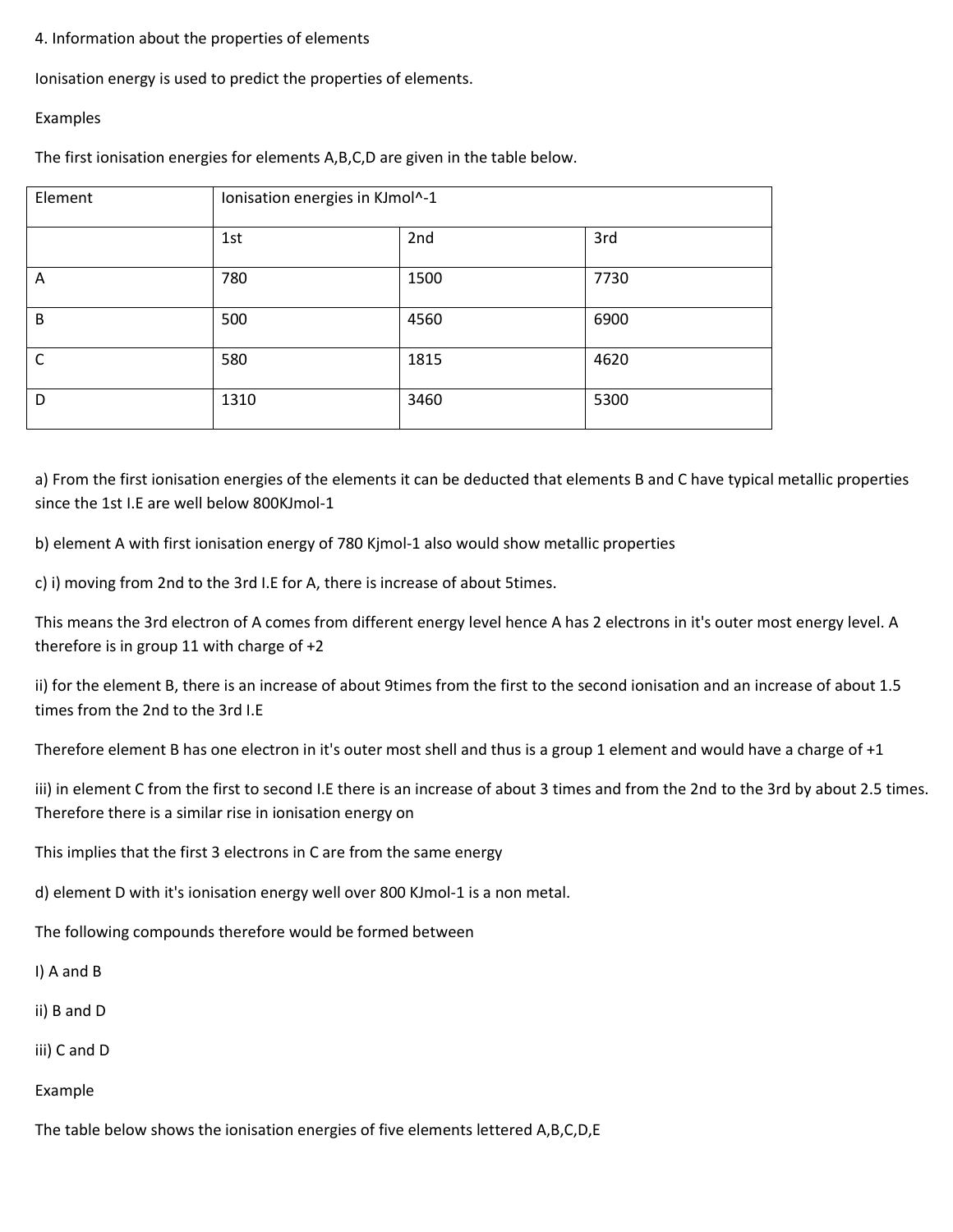| Element | 2nd ionisation<br>First ionisation |        | 3rd ionisation | 4th ionisation |  |
|---------|------------------------------------|--------|----------------|----------------|--|
|         | energy                             | energy | energy         | energy         |  |
| A       | 500                                | 4600   | 6900           | 9500           |  |
| B       | 740                                | 1500   | 7700           | 10500          |  |
| C       | 630                                | 1600   | 3000           | 4800           |  |
| D       | 900                                | 1800   | 14800          | 21000          |  |
| E       | 589                                | 1800   | 2700           | 11600          |  |

a) which one of those elements is most likely to form an ion with a charge of +1. Give a reason for your answer

b) to which group does B belong? Give a reason for your answer

c) state two element which belong to the same group in the periodic table and the groups to which they belong.

**Solution** 

a) A:

The second ionisation energy is about 9times the 1st ionisation energy is 1.5 the 2nd I.E and the 4th I.E is 1.5 times the 3rd. This means the A is in group 1 hence from +1

b) B belongs to group 11

This is because of third ion is atom energy is about 5times the 2nd ionisation energy yet 2nd I.E and the 4th I.E is about 1.5 times the third

c) B and D belongs to the same group.

Question

The 2st, 2nd, 3rd and 4th ionisation energy of an element Y are 736,1451,7740 and 10500 KJMOL-1 respectively.

State the group in the periodic table to which Y belongs and give a reason for your answer

Group II

This is because the largest increase in ionisation energy is from the second to the third ionisation energy.

This shows that there are two electrons in the outer most energy level and the third ionisation energy involves removing an electron from a full new inner energy level.

i) explain the second ionisation energy is greater than the first ionisation energy

**Solution** 

First ionisation energy involves removing an electron from a neutral atom whereas the second ionisation energy involves removing an electron from an already positively charged ion.

Although nuclear charge remains same in both cases the nucleus would attraction fewer electrons in case of the second ionisation energy.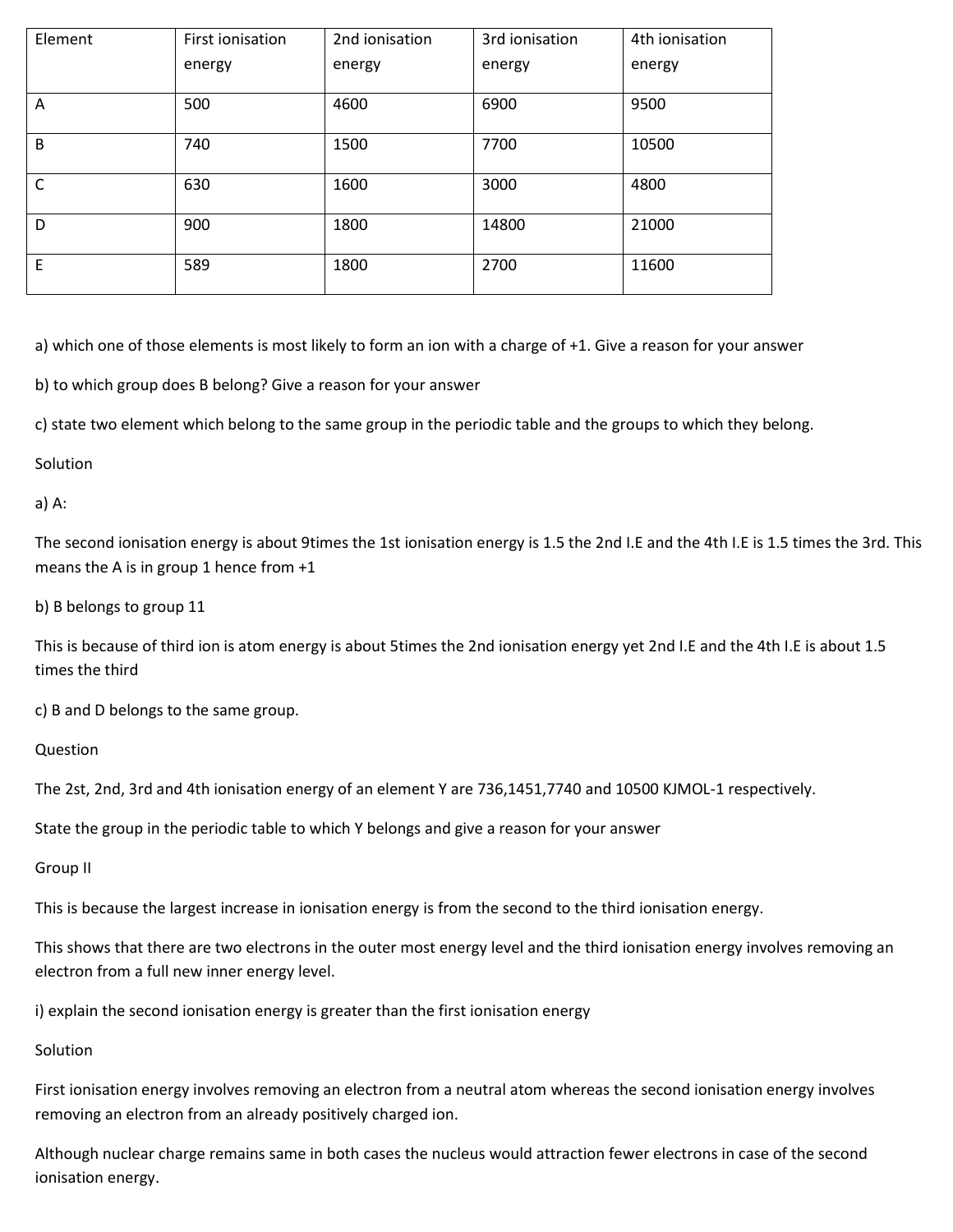These fewer electrons will experience greater nuclear attraction resulting in a higher second ionisation energy.

UNEB 2000 P2 NO 2b)

The second and the third ionisation energies of magnesium are 1450KJMOL-1 and 7730KJMOL-1 respectively

Give a reason for the large difference between the second and third ionisation energy of magnesium

## Solution

Magnesium has the electronic configuration 1S^22S^22P^63S^2. This means that the first two electrons of magnesium are in the outer most energy level.

Removal of the second electron from Mg^+(1S^22S^22P^63S^1) to form Mg^2+(1S^22S^22P^6) involves leaving a fully filled 2p orbital which is very stable.

Therefore the second ionisation energy is low compared to the third ionisation which involves removing an electron from a half filled 3S orbital which is less stable than full 3p orbital is low compared to the third ionisation energy which involves removing an electron from a full 2p orbital which is more stable and in another energy level.

Therefore the third ionisation energy is high compared to the second

Question 12 p1 1998

The diagram Below shows I.E for an element X showing removal of all electrons

a) giving reason state

i) the group of element X

Group 2

Because X contain two electrons in the outer most shell

ii) the period of electron X

Period 3

The outer most electron in quantum shell is 3

iii) identify element X

Magnesium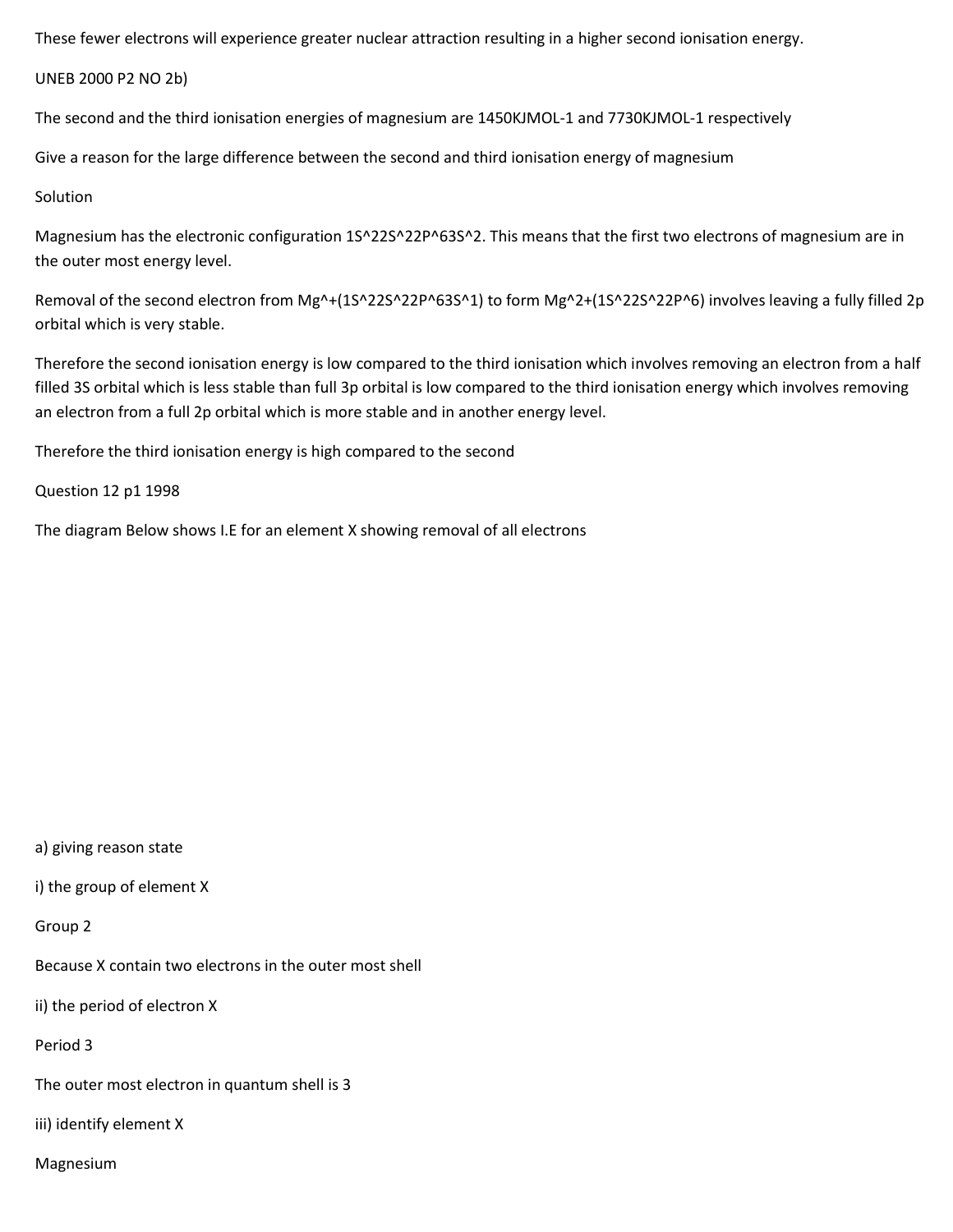b) explain the sudden increase in the energy required to remove electron E Electrons are being removed from a new energy level c) explain how the size will change as electrons are removed The size decreases Reason The nuclear charge remains the same. The remaining electrons are strongly attracted to the nucleus and are drawn closer. d) explain what would be the sign of energy charge if an electron was added to X to get X Negative ii) how would you expect it to affect the size of X Size would increase Attraction by the nucleus on each electron reduced e) explain giving reason whether you would predict X to form compound in +1 oxidation state Will not form compounds of oxide state +1. They would be unstable. ELECTRON AFFINITY (A.E)

Electron affinity is the reverse of ionisation energy. It is defined as below

Electron affinity is the energy change that occurs when one mole is added to one mole of gaseous atom to form one mole of negatively charged gaseous ion.

 $A(g)+e$   $\longrightarrow$   $A^A-(g)$ .  $\Delta=1$ st E.A of A

Or

Electron affinity is the energy charge that occurs when an electron is added to a gaseous atom to form a gaseous anion

Or

Electron affinity is the energy charge that occurs when one mole of electrons is removed from mole of gaseous ion (anion) to form one mole of gaseous atoms

 $A^{\wedge}$ -(g) A(g)+e.  $\Delta$ =1st electron affinity of A

First electron affinity

The first electron affinity is the energy given out when one mole of electrons is added to one mole of gaseous atoms to form one mole of unipositively charged gaseous ion.

Eg O(g)+e  $\longrightarrow$  O^-.  $\Delta$ =-142KJMOL^-1(1st E.A of oxygen)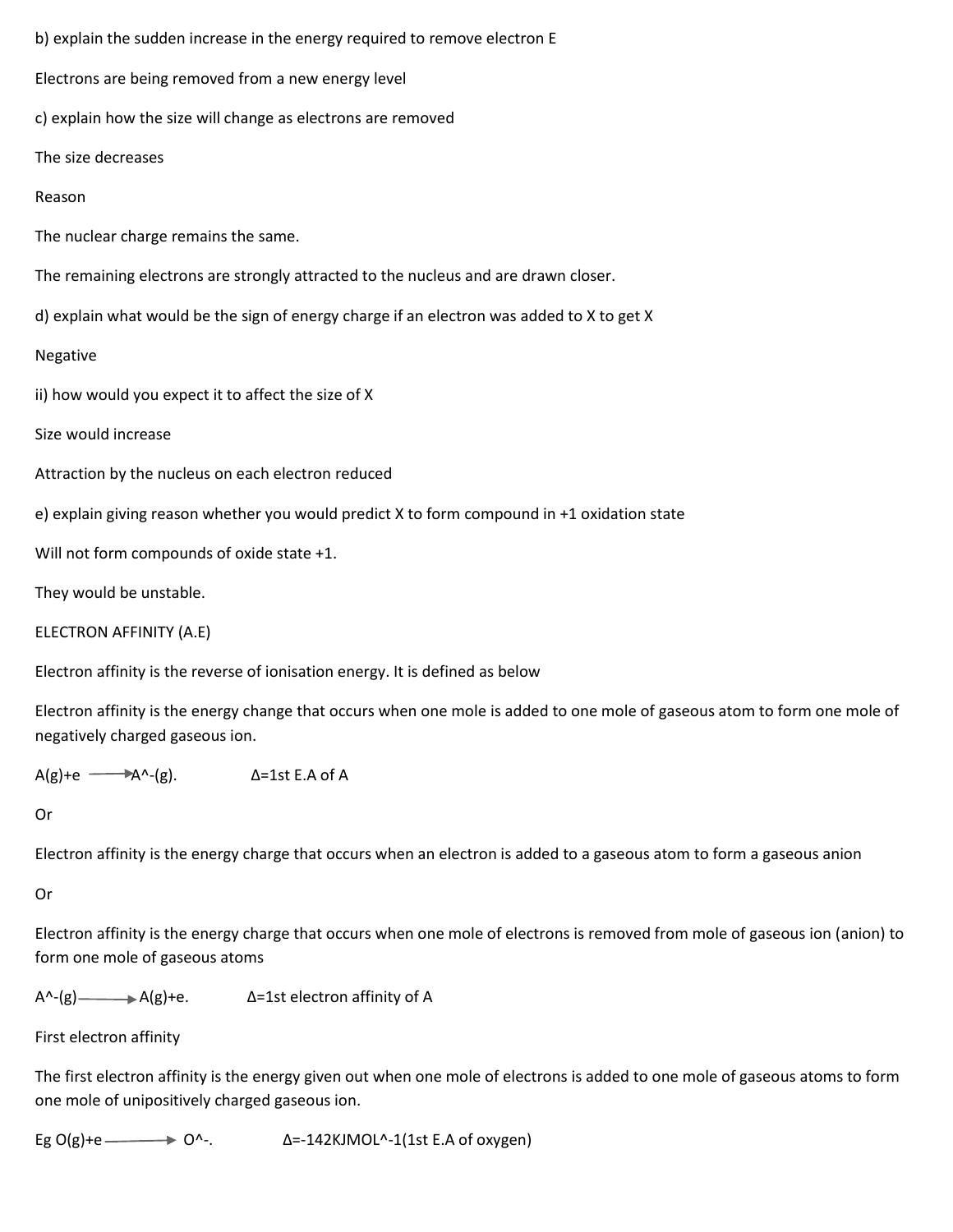First electron affinity is always an exothermic process because the electron being added is always attracted by the nucleus thus heat is given out

The more exothermic the value of the house electron affinity the more stable the ion formed

The negative ion produced by addition of electron now repels further electrons to be added so that to add a second electron is resisted and energy must be applied to effect it.

The second electron affinity is therefore positive ie endothermic

 $O(g)+e \longrightarrow O^(-g).$  E.A=-142KJMOL^-1

O^-1(g)+e → O^2-(g). E.A=791KJMOL^-1

Definition

The second electron affinity is the energy absorbed when one mole of uninegatively charge gaseous ion to form one mole of dinegatively chared gaseous ion

```
A^{\wedge}-(g)+e \longrightarrow A^{\wedge}2-(g) E.A=-142KJMOL^-1
Eg O^(-g) + e \longrightarrow O^2-(g). E.A=+791KJMOL^-1
```
Question

i) define electron affinity

ii) write the equation to show how first electron affinity of oxygen atom lines

iii) explain why the process leading to first electron eis exothermic while that for the second electron affinity is endothermic

**Solution** 

Refer to notes

ii)  $O(g)+e \longrightarrow O^(-g)$ 

iii) the process leading to first electron affinity is exothermic because an electron which is negatively charged is added to the neutral atom hence there is less repulsion between the added electron and electron present

The second electron affinity is energy change from an endothermic process because an electron is added to a negative ion hence there is strong repulsion between the added electron and negative ion

Determination of the electron affinity is estimated by use of a boom harber cycle eg for a binary compound MX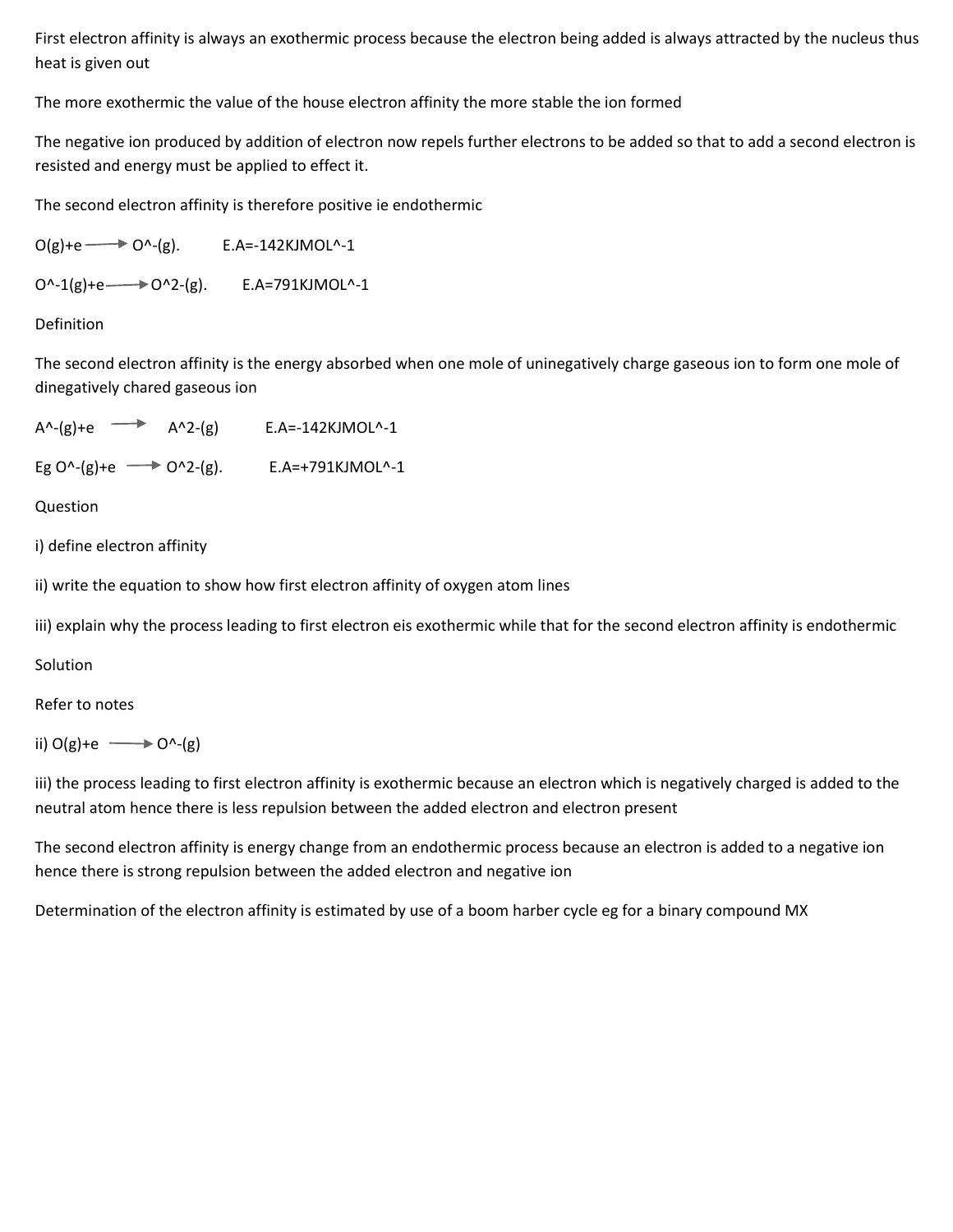#### Note

The more exothermic, the more negative the electron affinity the more stable is the anion

Therefore among the halogens, above chlorine is the least stable.

ii) formation of a divalent ion is endothermic which shows that a univalent ion is more stable than a divalent one.

### **Factors affecting electron affinity**

i) atomic radius (atomic size)

Electron affinity increases with decrease in atomic radius and vice versa

Atoms with small atomic radius have high effective nuclear charge or attraction such that the incoming electron is strong attracted

For a large atomic radius nuclear attraction for the incoming to small electron

#### ii) screening effect

Electron affinity decreases with increase in screening effect.

This is because the screening effect reduces on the effective nuclear charge such that the incoming electron is less attracted by the nucleus hence the lower the electron affinity

The smaller the screening effect the more strongly attracted is the incoming electron and the greater the electron affinity.

#### **(Effective) nuclear charge**

Electron affinity increases with increase in nuclear charge and vice versa

The greater the nuclear charge the stronger is the incoming electron attracted and the greater is the electron affinity.

The smaller the nuclear charge the less strongly is the electron added attracted and the lower the electron affinity

#### **Variation of electron affinity down the group**

#### **Eg group (vii)**

| Element           |        | ັບ     | Br     |        |
|-------------------|--------|--------|--------|--------|
| Electron affinity | $-323$ | $-364$ | $-324$ | $-295$ |

Trend: electron affinity generally decreases down the group

#### Explanation

Down the group both screening effect and nuclear charge increases but because of an extra energy level of electrons added the increase in screening effect out weight that of nuclear charge so that the effective nuclear charge decreases

### Question

Use the above data to draw a graph o electron affinity versus atomic number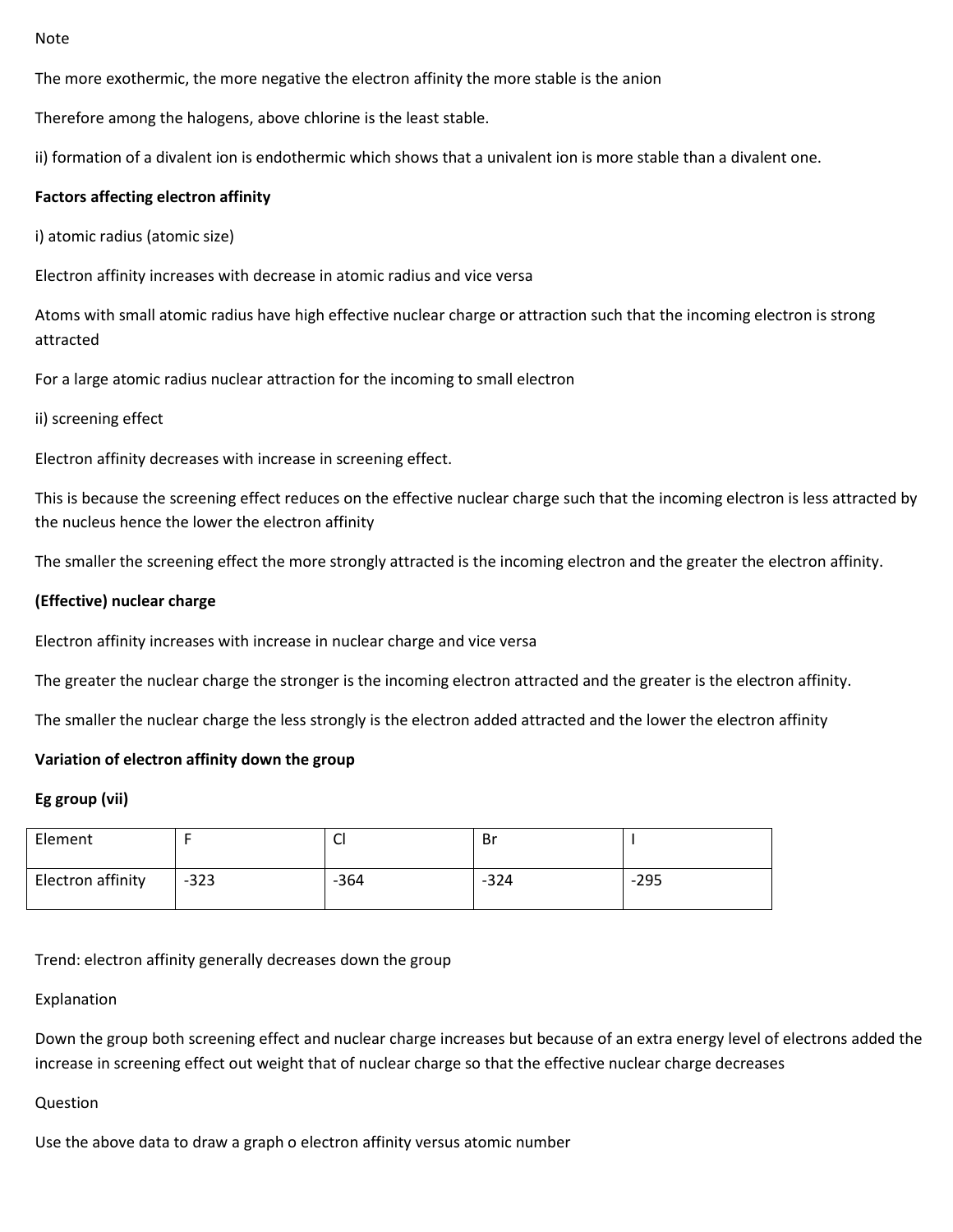## **Variation of first electron affinity accross a period**

#### **Eg period 3**

| <b>Elements</b>             | Na  | <b>Mg</b> | Al    | Si     | P   |        | <b>CI</b> | Ar |
|-----------------------------|-----|-----------|-------|--------|-----|--------|-----------|----|
| <b>Atomic</b><br>number     | 11  | 12        | 13    | 14     | 15  | 16     | 17        |    |
| <b>Electron</b><br>affinity | -80 | 70        | $-35$ | $-140$ | -70 | $-200$ | $-370$    | 0  |

### **Trend**

There is a general increase in first electron affinity from sodium to argon

### Explanation

Accross the period atomic radius decreases nuclear charge increases and screening effect increases but since electrons are added to the same main energy level, the increase in nuclear is much more than screening effect.

As a result, the attraction for the incoming electron increases and therefore first electron affinity increases.

The first electron affinity of magnesium is higher than that of aluminum.

This is due to the electronic structure of magnesium and aluminum as below

Mg: 1S^22S^22P^63S^2

Al: 1S^22S^22P^63S^23P^1

In magnesium the electron is added to an energy level that has a completely full 3S sub shell which is stable.

The electron experiences greater repulsion from the existing electrons than the nuclear attraction. In aluminum the 3P subenergy level has one electron and is unstable therefore the added electron experiences more attraction than repulsion.

The first electron affinity of phosphorus is less than that of sulphur.

Again this due to the electronic configuration

P: 1S^22S^22P^63S^23P^3

#### S: 1S^22S^22P^63S^23P^4

In phosphorus the electron is added to a Half filled 3p subenergy level which is energetically stable. Therefore the incoming electron experiences more repulsion than nuclear attraction the lower electrons affinity. In sulphur the electron is added to 3p subenergy level with 4 electron which is unstable. The element experiences more nuclear attraction than repulsion hence higher electron affinity.

The graph that shows variation of the first electron affinity of the elements in period 3 of the periodic table is as below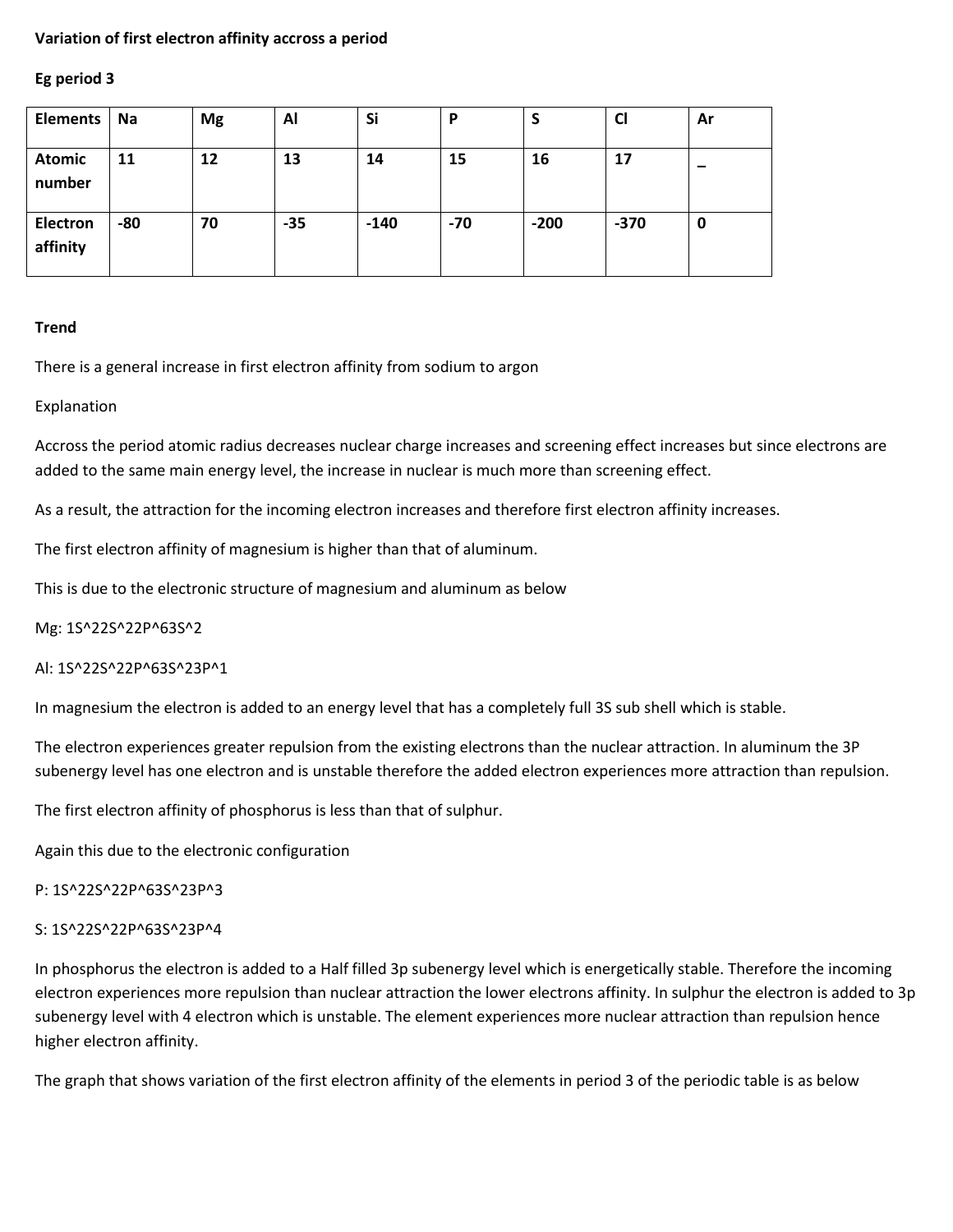## ELECTRONEGATIVITY

Elements that tend to acquire electrons in their chemical interaction are said to be electronegative.

The electronegativity of an atom provides a numerical value of the power of that atom in a molecule that attracts electrons.

Definition

Electronegativity is the tendency of an atom to become negatively charged in it's covalent compounds.

Or

Electronegativity is the relative attraction of an atom for the electrons of a covalent bond formed with in an atom of another element.

## Or

Electronegativity is the force of attraction between an atom and an electron separated by a distance equal to the radius of the atom

## **Variation of electronegativity accross a period eg Period 3**

| <b>Element</b>                | <b>Na</b> | Mg           | ΑI  | Si  |          |     | ີ   |
|-------------------------------|-----------|--------------|-----|-----|----------|-----|-----|
| Electronegativity $\vert$ 0.9 |           | ∍<br>-1<br>ᆦ | כ.ב | 1.8 | –<br>L.L | 2.5 | 3.0 |

**Trend:** electronegativity increases across a period.

## Explanation

In moving from left to right across a period from one element to the next atomic radius decreases both nuclear charge and screening effect increases. But since electrons are added to the same main energy level, the increase in nuclear charge outweighs the increase in screening effect. The atoms have an increasing nuclear power(nuclear attraction) hence an increase in electronegativity.

## **Variation of electronegativity down the group.eg. group VII**

| <b>Element</b> | Electronegativity |
|----------------|-------------------|
| F              | 4.0               |
| Cl             | 3.0               |
| Br             | 2.8               |
|                | 2.5               |

## **Trend**

The electronegativity of an element decreases down the group. Down the group, both screening effect and nuclear charge increase but the increase in screening effect outweighs the nuclear charge due to an extra energy level of electrons which is added down the group. Therefore effective charge decreases and hence the atom develops a decreasing power to attract electrons.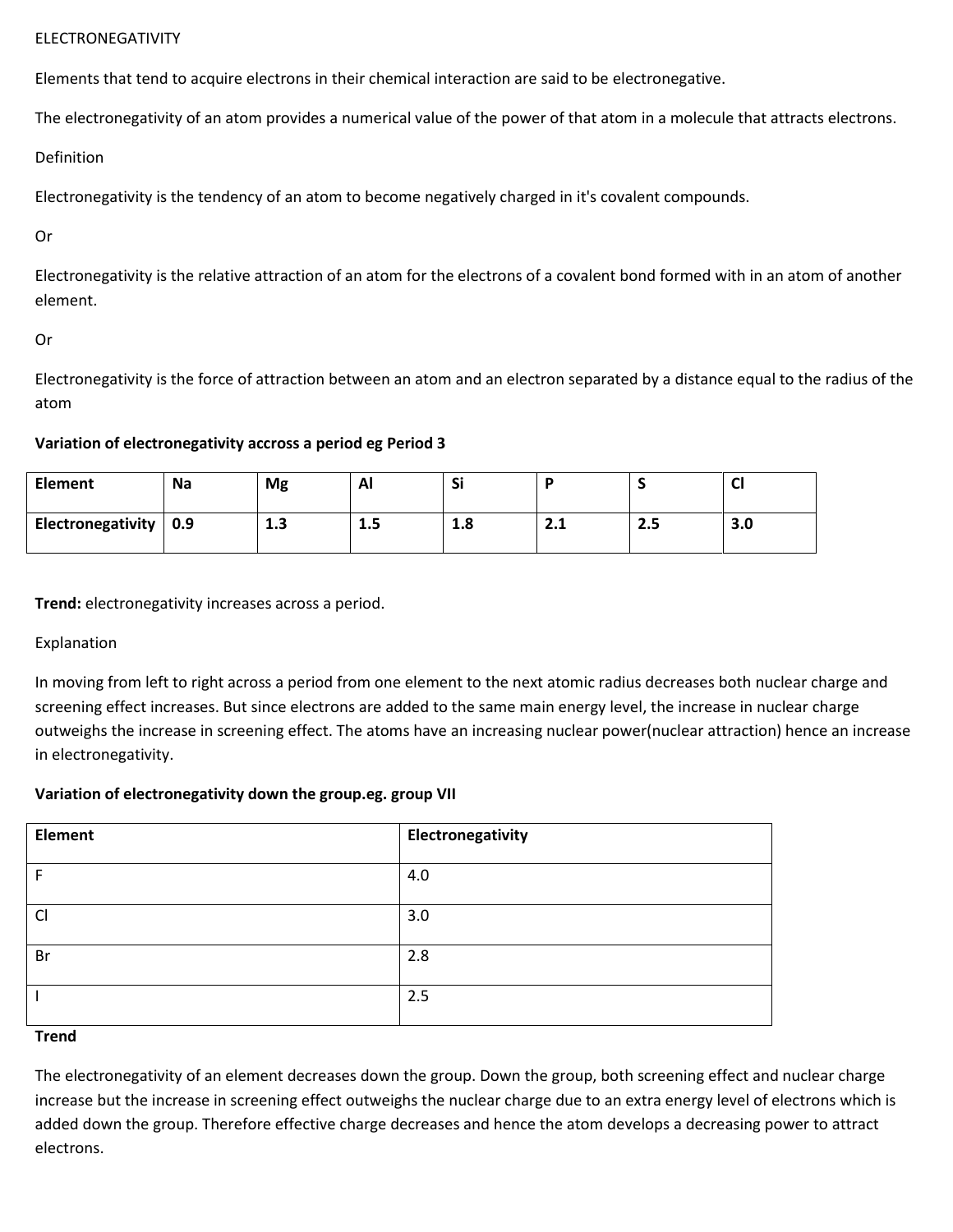## **Factors that determine the magnitude of electronegativity of an element**

#### **1. Atomic radius**

Electronegativity increases with a decrease in atomic radius.

For a small atomic radius, the bonding electrons are nearer to the nucleus thus they experience a greater attraction. For a large atomic radius the bonding electrons are far away from the nucleus thus they experience less attraction.

#### 2. Nuclear attraction

Electronegativity value increases with increase in nuclear charge my

For a law nuclear charge, the bonding electrons experience a low nuclear attraction leading to low electronegativity value

For high nuclear charge the bonding electrons experience a high nuclear attraction leading to high electronegativity.

### 3. Screening effect

Electronegativity increases with decrease in screening effect.

A low screening effect implies that bonding electrons are less effectively shielded from the nuclear charge thus they experience a higher attraction.

A high screening effect implies that the bonding electrons are effectively shielded from the nuclear charge thus they experience a less attraction leading to low electronegativity value on

## ELECTROPOSITIVITY

This is the tendency of an element to lose it's valence electrons to become positively charged

#### Or

Is the measure of the ease with which the electrons of an element can be removed from an atom.

## **Variation of electropositivity down the group who group 1V**

Electropositivity decreases down the group.

Explanation

Down the group nuclear charge and screening effect of the inner electrons increases. However since a full energy level of electrons is added down the group, the increase in nuclear effect outweighs the increase in nuclear charge.

The atomic radius and the nuclear attraction for the valence electrons reduce. This increases the electropositivity of the element.

#### **Variation of electropositivity across a period**

## **Trend**

Electropositivity reduces accross a period

#### **Explanation**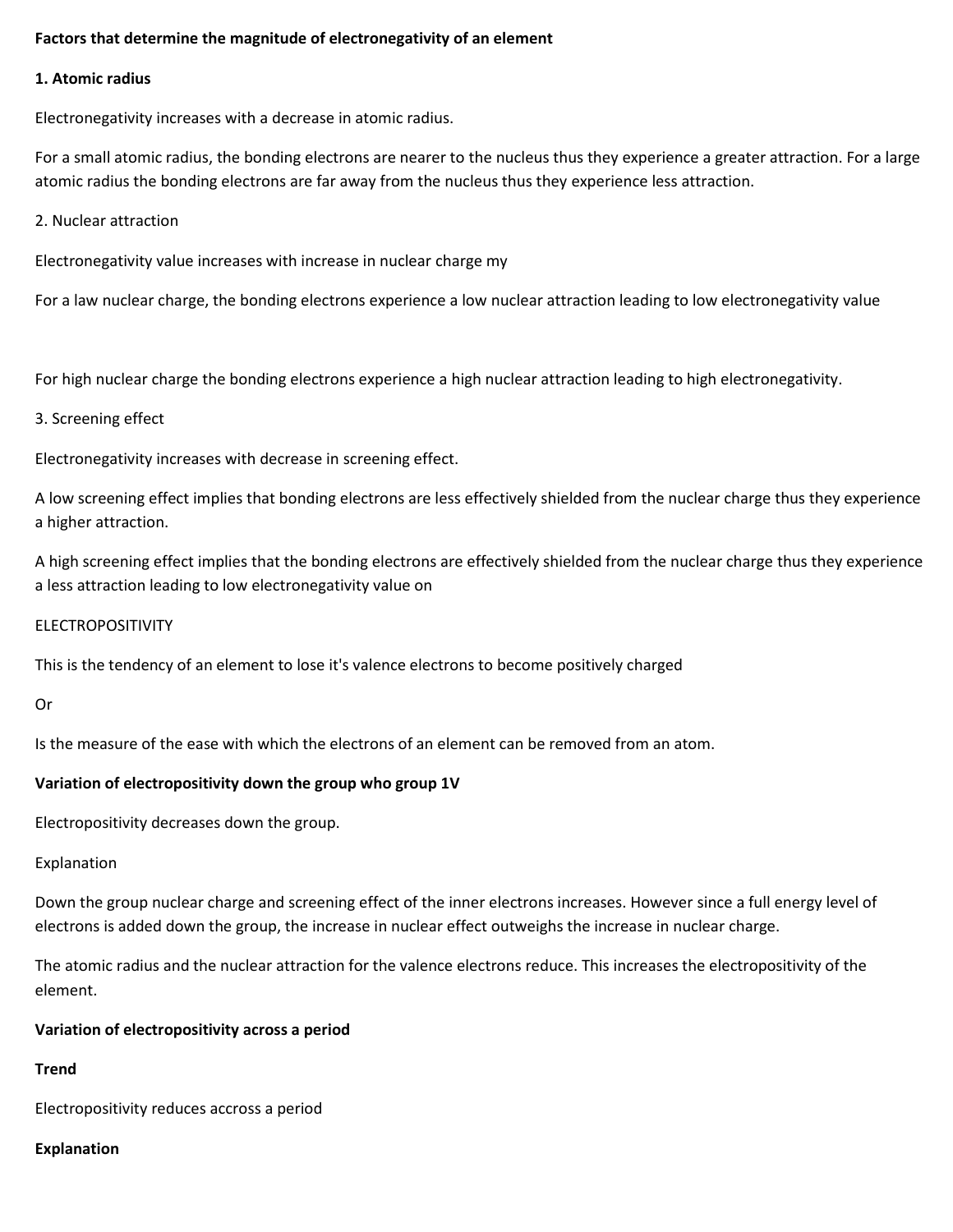Accross the period atomic radius decreases both the screening effect and nuclear charge increase.

Since the electrons are added to the same main energy level they shield each other poorly such that the increase in nuclear charge out weighs the increase in screening effect.

Thus nuclear attraction for the valence electrons increase accross the period which leads to reduction in electropositivity.

DIAGONAL AND HORIZONTAL RELATIONSHIP

DIAGONAL RELATIONSHIP

What is diagonal relationship

On moving diagonally accross a periodic table elements show certain similarities.

These are usually weaker than similarities in the group.

The resemblance is more pronounced and indicated in the elements above.

## Eg

In moving across a period the electronegativity increases while down the group decreases. Therefore in moving diagonally the electronegativity always remain constant. Elements and their compounds have similar properties along the diagonal called diagonal relationship

## Definition

Diagonal relationship is the similarity in chemical properties between elements in period 2 to their diagonal neighbors in period 3 and the adjuscent groups.

Eg lithium and magnesium

Beryllium and aluminum

Boron and silicon

## **Why do elements show diagonal relationship**

These elements show diagonal relationship because

- i) they have similar electronegativity or positivity
- ii) the cations have similar charge densities
- iii) their atoms have similar standard electron potential

## **Properties that show or illustrate diagonal relationship.(similarities between lithium and magnesium)**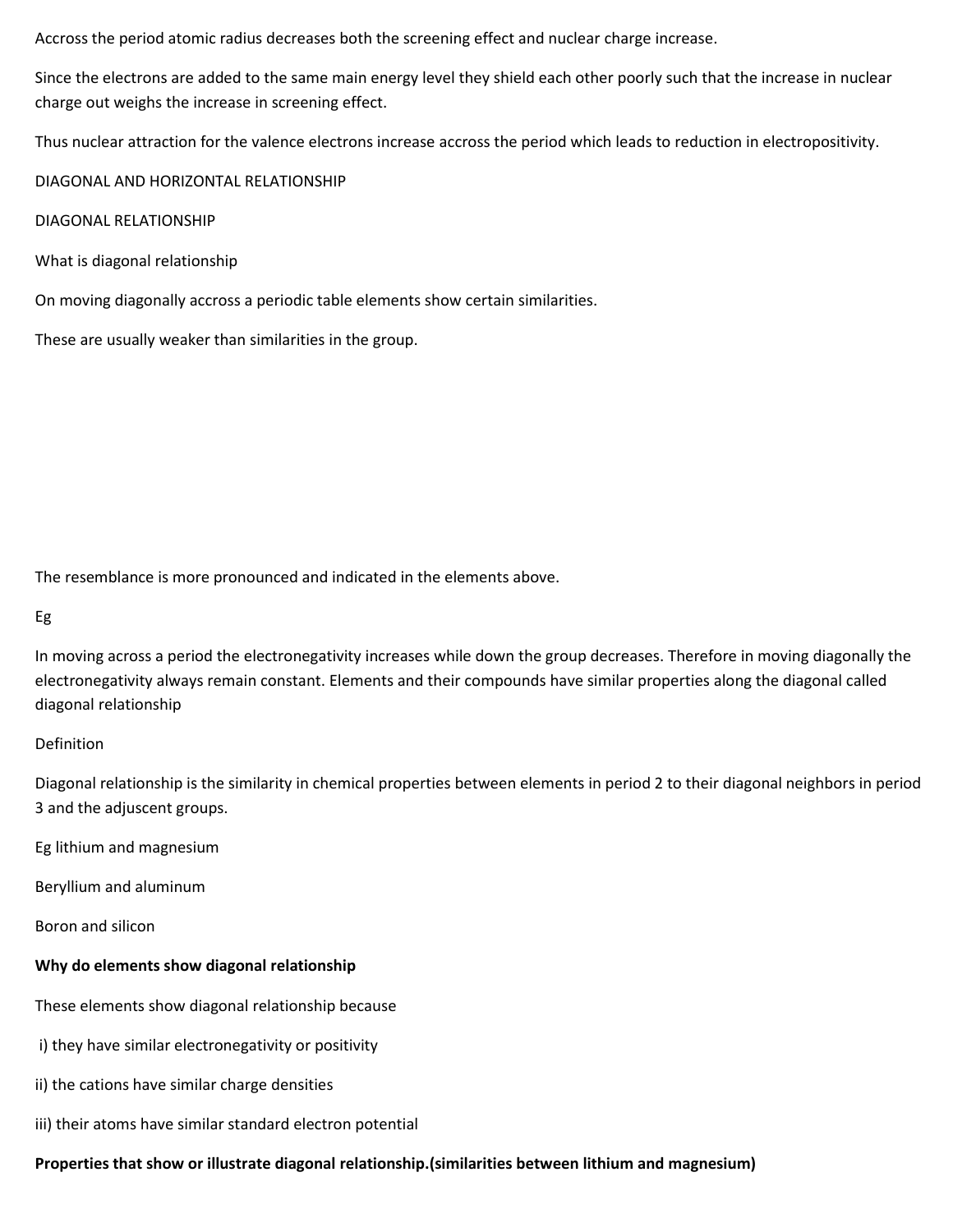- 1. Their fluorides, phosphates, and carbonates are sparingly soluble in water
- 2. Both lithium and magnesium form normal oxides when burnt.
- 4Li(s)+O2  $\longrightarrow$  2Li2O(s)
- $2Mg(s)+O(2g)$   $\longrightarrow$   $2MgO(s)$

3. The oxy salts (hydroxides, carbonates and nitrates) of both magnesium and lithium are easily decomposed by heat.

- Eg Li2CO3(s)  $\longrightarrow$  Li2O(s)+CO2
- $MgCO3(s)$   $\longrightarrow$   $MgO(s)+CO2(g)$
- $2LiOH(s)$  Li2O(s)+H2O(l)
- $Mg(OH)2(s) \longrightarrow MagO(s)+H2O(l)$
- 4. Hydroxides of both lithium and magnesium are not deliquescent and are soluble in water
- 5. Both lithium and magnesium form nitrides when heated in air
- $6Li(s) + N2(g)$  2Li3N(s)
- $3Mg(s)+N2(g)$  Mg3N2(g)
- 6. Hydrogen carbonates of lithium and magnesium exist only in solution
- 7. The halides of both lithium and magnesium are soluble in organic solvents.
- 8. The boiling points both lithium and magnesium are comparatively high.

Li has a b.p of 1336°C

Mg has a b.p of 1120°C

9. Both lithium and magnesium react with carbon to form ionic canides.

 $4Li(s)+C(s)$   $\longrightarrow$  Li4C(s)

 $2Mg(s)+C(s)$  Mg2C(s)

## **Properties that show diagonal relationship or similarities between beryllium and aluminum**

- Both beryllium and aluminum are rendered passive by concentrated nitric acid
- Both beryllium and aluminum and their hydroxides and oxides are amphoteric.
- Ions of both have strong tendency to form complexes
- Both react with concentrated solutions of alkali
- Carbides of both yield methane and hydrolysis  $Be2C(aq)+2H2O(\overline{I})$  CH4(g)+2BeO(s) Be2C(aq)+4H2O(l) 2Be(OH)2(s)+CH2(g) Al4C3(s)+6H2O(l) 3CH4(g)+2Al2O3(s)
	- Chlorides of both beryllium and aluminum are readily hydrolysed and exist as dimers (a pcess called dimerisation)

 $\bullet$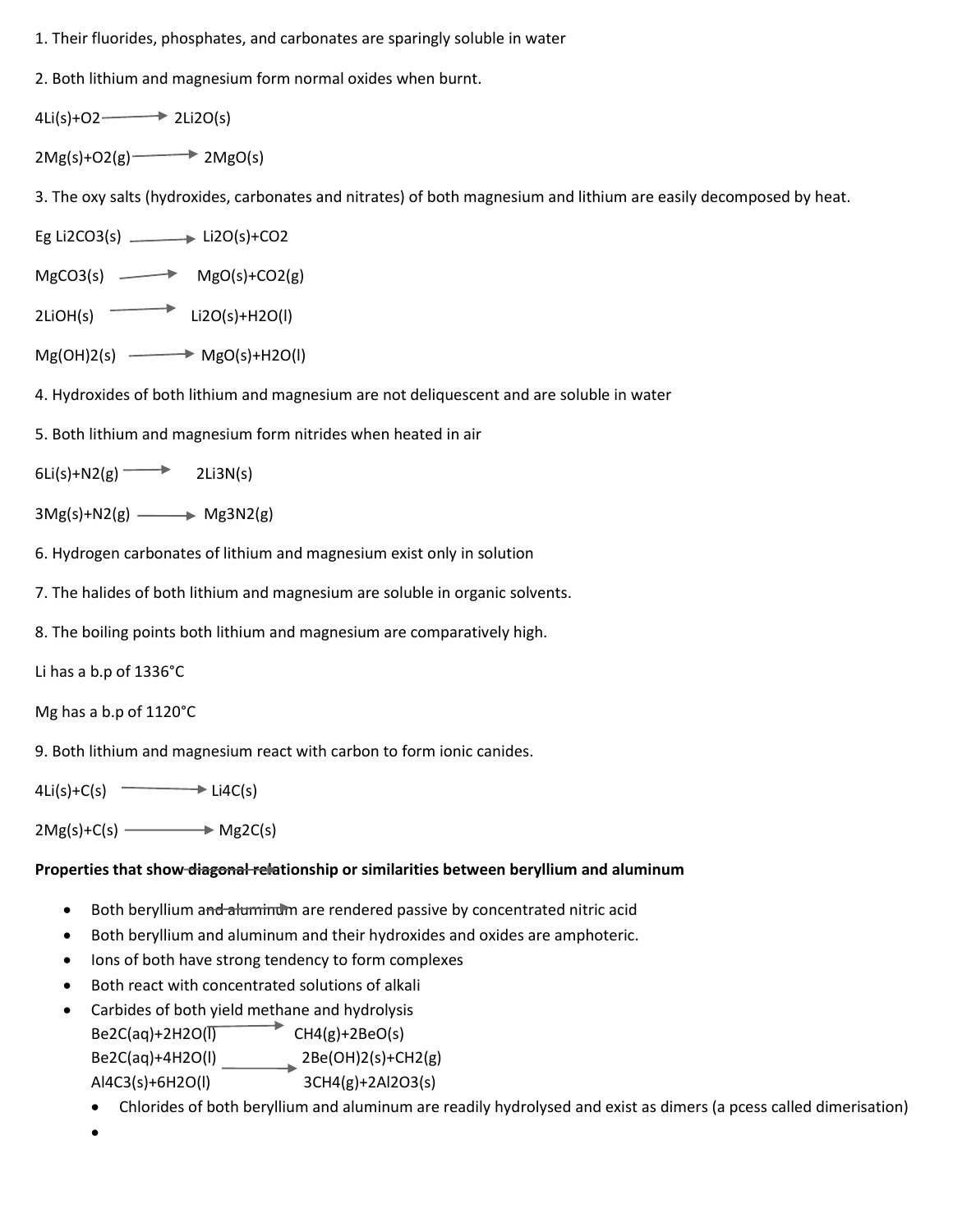## Question

Why does aluminum and beryllium show diagonal relationship?

They show diagonal relationship because

- $\star$  Both atoms have similar electronegativity
- $\star$  Both ions have similar charge density

### **Properties which boron and silicon show diagonal relationship**

#### **The properties are;**

- 1. Oxides of both are acidic and have giant covalent structures (BO3 and SiO2)
- 2. Both form covalent compounds
- 3. Both are non-metals
- 4. Both give rise to covalent volatile hydrides eg BeH6 and Si2H6
- 5. Both boron and silicon form chlorides which are hydrated to form acidic solutions.

 $BCl3(aq)+3H2O(1)$   $\longrightarrow$   $H3BO3(aq)+3HCl(aq)$ 

 $SiCl4(aq)+2H2O(l) \longrightarrow SiO2(aq)+4HCl(aq)$ 

Question

Explain the following observation

Beryllium belongs to group 11 in the periodic table and yet its chemistry and that of it's compounds resemble that of aluminum.

Beryllium atom has a small atomic radius compared to the other atoms in group 11

This leads to low electropositivity, high charge density, high polarising power and high ionisation energy.

The charge density of Be $^{\wedge}2+$  and Al $^{\wedge}3+$  are similar. This makes their chemistry similar.

Explain the observation

Lithium is in group 1 in the periodic table but its properties resemble those of magnesium which is in group 1

Lithium and magnesium have diagonal relationship

They have the same electronegativity value (or electropositivity)

Their cations also have similar charge densities (or polarising power)

#### NITROGEN AND PHOSPHORUS

Nitrogen differs from phosphorus in that nitrogen is gaseous and diatomic at room temperature. Nitrogen gas can be condensed with a liquid at room temperature.

It is triply bonded and very stable phosphorus is a solid at room temperature

The difference in physical states is due to the following

Nitrogen atom has a small atomic radius so it can form stable multiple bonds between nitrogen atoms yet phosphorus atom has a large atomic radius so it cannot form multiple bonds between phosphorus atoms.